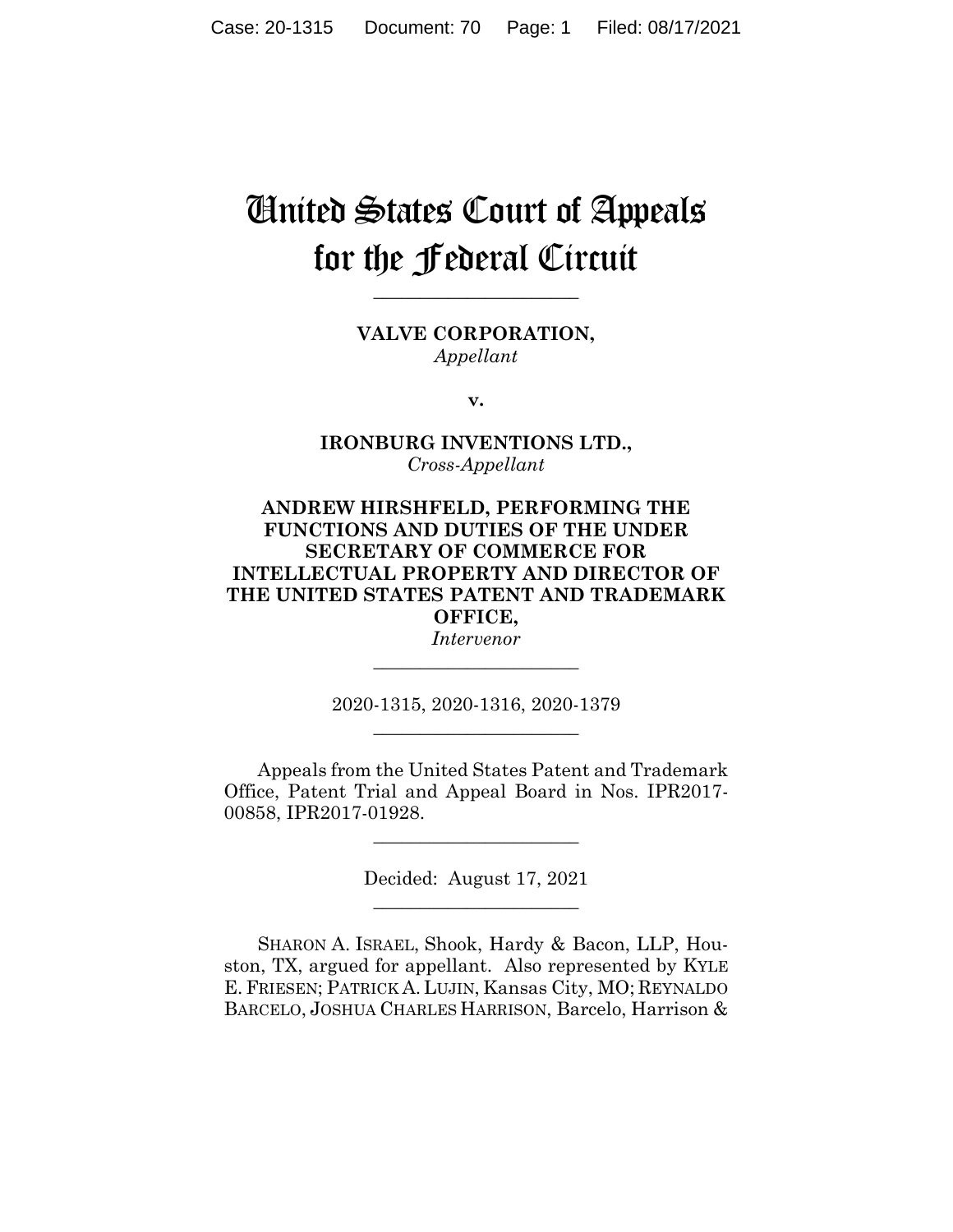## Walker, LLP, Newport Beach, CA.

 ROBERT DAVID BECKER, Manatt, Phelps, & Phillips, LLC, San Francisco, CA, argued for cross-appellant.

 KAKOLI CAPRIHAN, Office of the Solicitor, United States Patent and Trademark Office, Alexandria, VA, argued for intervenor. Also represented by DANIEL KAZHDAN, THOMAS W. KRAUSE, FARHEENA YASMEEN RASHEED.

Before NEWMAN, LOURIE, and DYK, *Circuit Judges*.

 $\mathcal{L}_\text{max}$  and  $\mathcal{L}_\text{max}$  and  $\mathcal{L}_\text{max}$  and  $\mathcal{L}_\text{max}$ 

## DYK, *Circuit Judge*.

Valve Corporation ("Valve") appeals two final written decisions of the Patent Trial and Appeal Board ("Board") determining that claims of U.S. Patent No. 9,289,688 ("the '688 patent") and U.S. Patent No. 9,352,229 ("the '229 patent") were not shown to be unpatentable. Ironburg Inventions Ltd. ("Ironburg"), the owner of the '688 patent and the '229 patent, cross-appeals the Board's determination that other claims of the '688 patent were shown to be unpatentable. We affirm in part, reverse in part, vacate in part, and remand.

#### BACKGROUND

This appeal involves two inter partes review ("IPR") proceedings. One concerned the '688 patent, and the other concerned the '229 patent. The '688 patent and the '229 patent have the same inventors (Simon Burgess and Duncan Ironmonger), are both owned by Ironburg, and are directed to similar subject matter, but they are otherwise not related.

In the first IPR proceeding, Valve petitioned for review of claims 1–3, 9, 10, 18–22, and 26–30 of the '688 patent on February 7, 2017. The '688 patent is directed to "[a]n improved controller . . . for a games console that is intended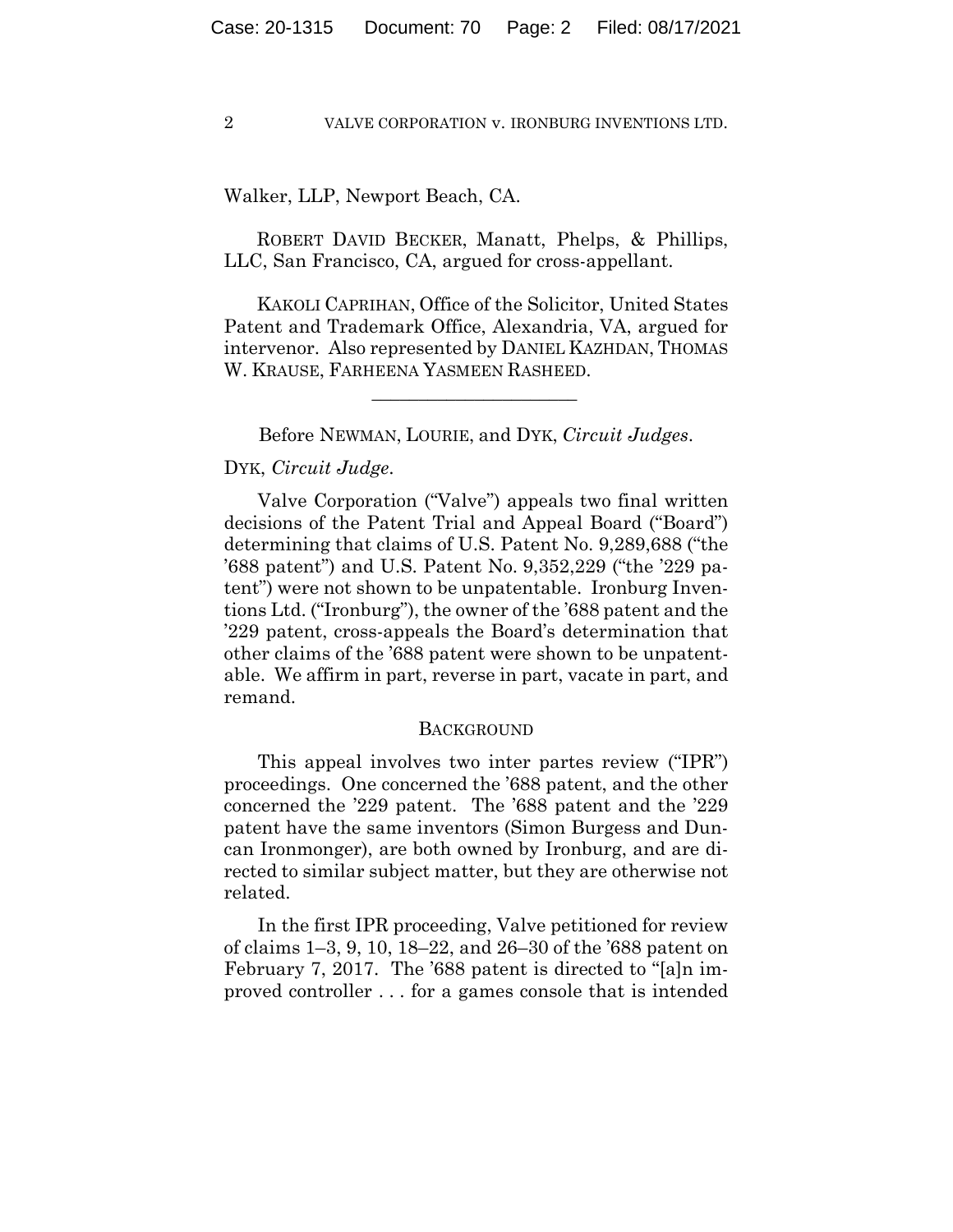to be held by a user in both hands in the same manner as a conventional controller" that "comprises additional controls . . . located on the rear of the controller." '688 patent, Abstract. Figure 5 of the '688 patent is a rear view of an embodiment of the controller with the additional controls (numbered 11A–11D) shown as "paddle levers," *see id.* col. 3 l. 63, col. 5 ll. 48–50, one end of which is fixed to the back of the controller by a screw (numbered 15) while the other end is moveable, *see id.* col. 6 ll. 16–21.



*Id.*, fig. 5. Independent claim 1 of the '688 patent, relevant to the cross-appeal, claims:

1. A games controller comprising:

a case; and

a plurality of controls located on a front end and a top of the case;

the case being shaped to be held in both hands of a user such that the user's thumbs are positioned to operate controls located on the top of the case and the user's index fingers are positioned to operate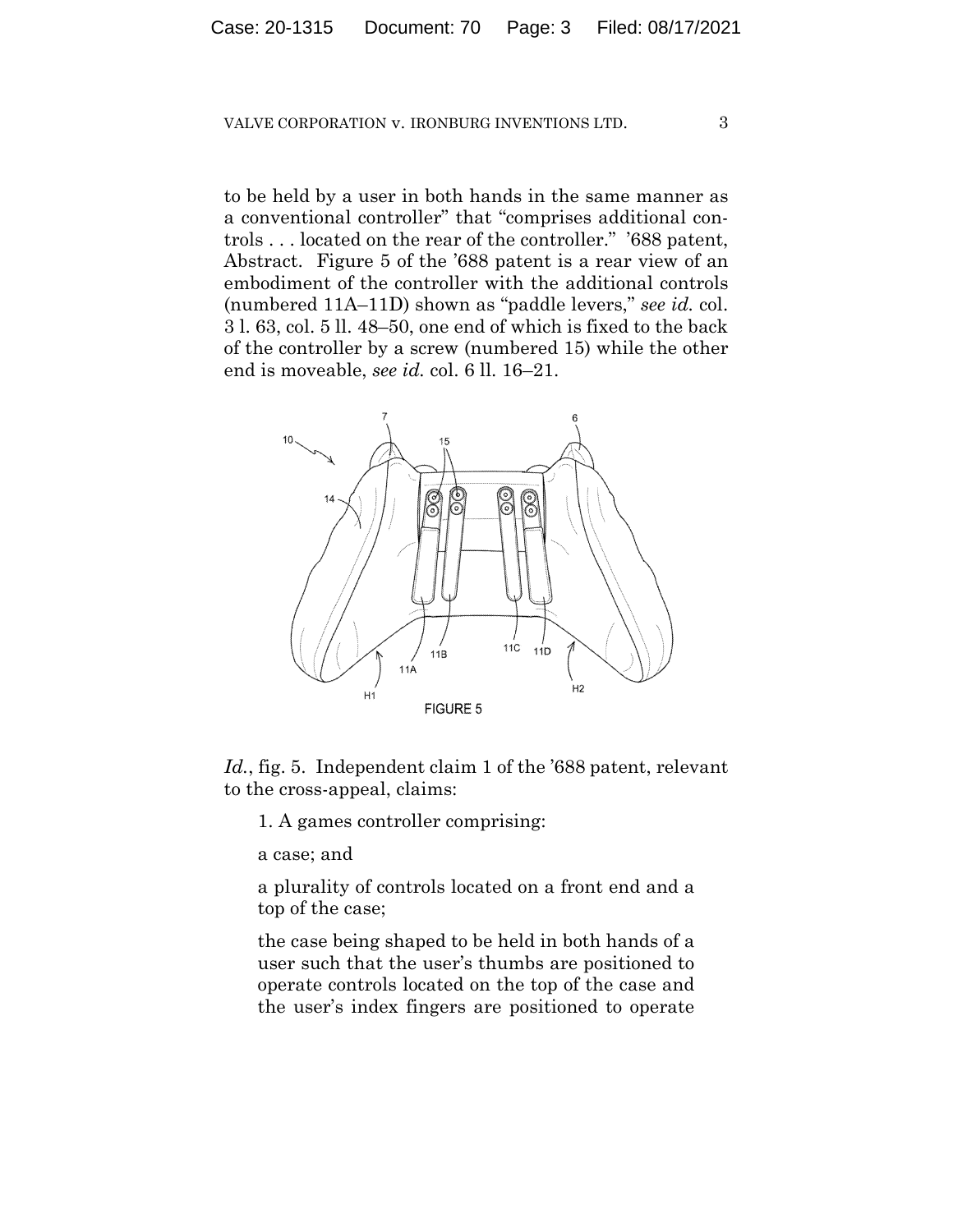controls located on the front end of the case; wherein

the games controller further comprises at least one first additional control located on a back of the case in a position operable by a middle, ring or little finger of the user, the first additional control comprising a first elongate member displaceable by the user to activate a control function, wherein the first elongate member comprises a first surface disposed proximate an outer surface of the case and the first elongate member comprises a second surface opposing the first surface, the second surface being configured and arranged to be non-parallel with a portion of the outer surface of the back of the case to which the first elongate member is mounted.

#### *Id.* col. 9 ll. 28–48.

Claim 29 adds an additional limitation that is relevant to Valve's appeal, claiming "[t]he games controller of claim 1 wherein the first elongate member is inherently resilient and flexible so as to be sufficiently displaceable to activ[ate] the control function." *Id.* col. 12 ll. 6–8; *see also* J.A. 17 n.3 (noting that the claim mistakenly recites "active" instead of "activate").

The Board determined that claims 1, 2, 9, 10, 20, 22, 27, 28, and 30 of the '688 patent were shown to be unpatentable as anticipated by U.S. Patent Application Publication 2015/0238855 ("Uy").

The Board determined that claims 18, 19, 21, 26, and 29 were not shown to be unpatentable as obvious over a claimed prior art reference (hereinafter, the "Burns article") in combination with other references because a copy of the Burns article that Valve relied on as prior art had not been authenticated. The Board also held that claim 29 was not shown to be unpatentable because Uy did not teach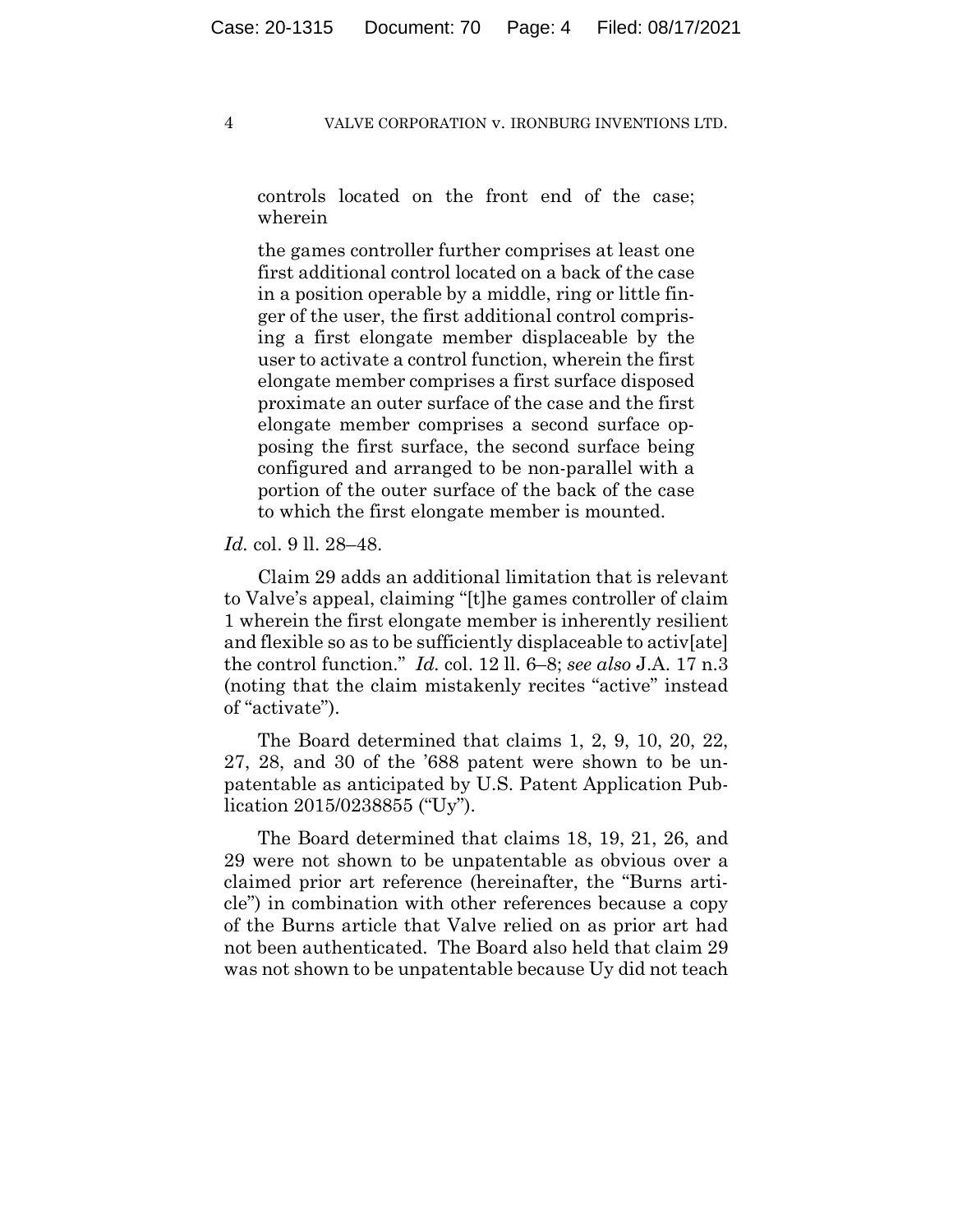an "elongate member" that was "inherently resilient and flexible."1

Valve appeals the Board's determination that claims 18, 19, 21, 26, and 29 were not shown to be unpatentable, and Ironburg cross-appeals the Board's determination that claims 1, 2, 9, 10, 20, 22, 27, 28, and 30 were shown to be unpatentable as anticipated by Uy.

In the second IPR proceeding, Valve petitioned for review of all 24 claims of the '229 patent on August 9, 2017. Similar to the '688 patent, the '229 patent is directed to "[a] hand[-]held controller for a games console," "wherein the controller further includes at least one additional control located on a back of the controller," '229 patent, Abstract, where the additional controls may be "paddle levers," *id.* col 3 ll. 52–53, col. 9 ll. 24–27. Figure 34A illustrates an embodiment of the '229 patent's controller, and Figure 34B illustrates the operation of the embodiment's paddles, which may be rotated or pivoted. *See id.* col. 7 l. 66–col. 8 l. 3, col. 18 ll. 1–31.



<sup>1</sup> The Board also determined that claim 3 was not shown to be unpatentable. Valve does not appeal that determination or the Board's determination that claim 26 of the '688 patent was not shown to be unpatentable as anticipated by Uy. The Board also rejected Valve's arguments regarding another reference ("Butler"), which Valve does not appeal.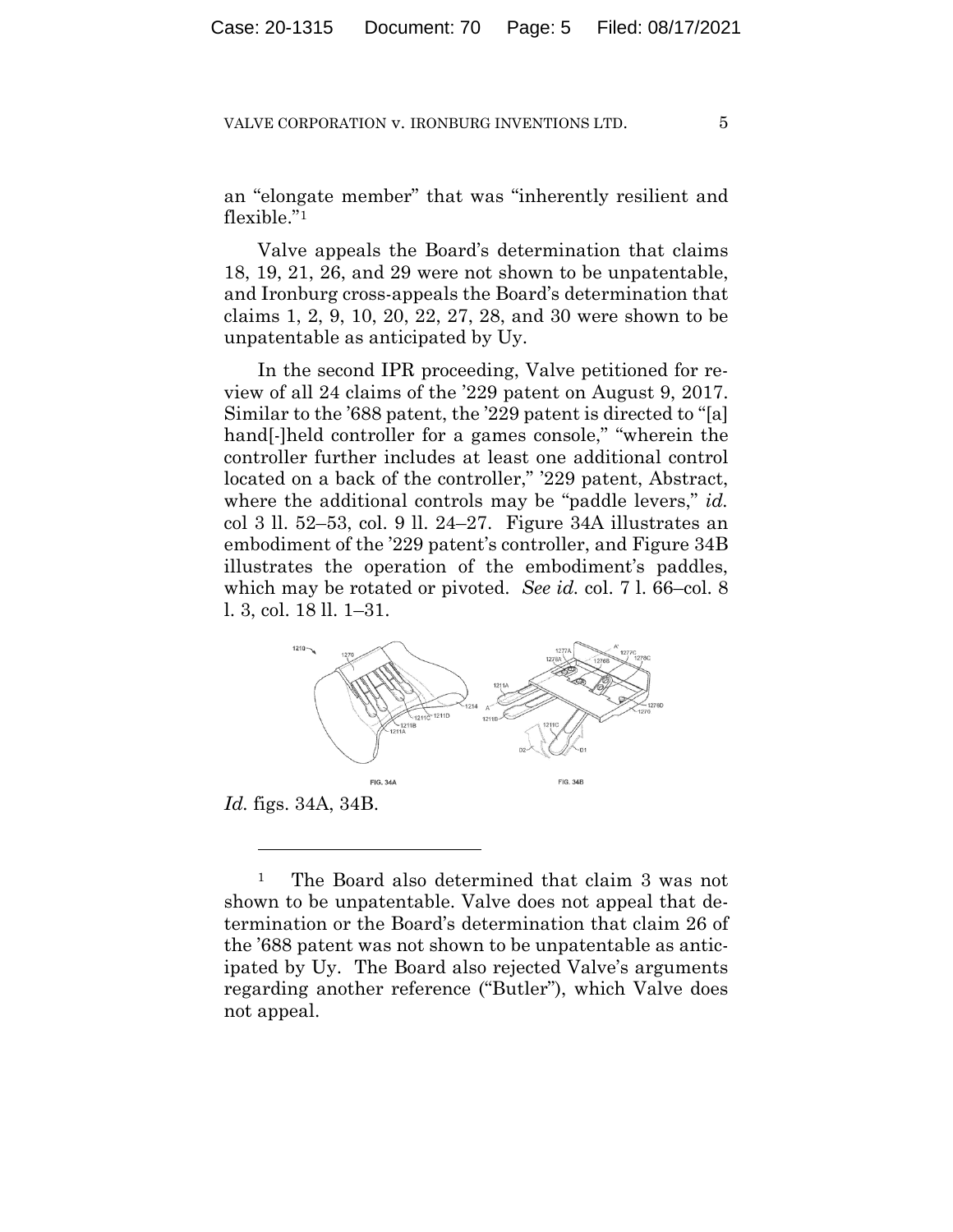Claim 1 of the '229 patent claims:

1. A hand[-]held controller for a games console comprising: an outer case;

a plurality of controls located on a front and a top of the outer case, wherein the outer case is shaped to be held in both hands of a user such that the user's thumbs are positioned to operate controls located on the front of the outer case and the user's index fingers are positioned to operate controls located on the top of the outer case; and

at least one additional control located on a back of the outer case in a position operable by the user's middle finger, the additional control comprising an elongate member which is inherently resilient and flexible such that it can be displaced by the user to activate a control function, wherein the elongate member is at least partially disposed in a respective channel located on the back of the outer case, the channel being elongated along a longitudinal dimension of the elongate member.

*Id.*, col. 24 ll. 4–20.

The Board determined that none of the claims of the '229 patent had been shown unpatentable as anticipated by Uy because Uy did not teach "an elongate member" that "is inherently resilient and flexible," and because Valve failed to show that a copy of the Burns article Valve relied on as a reference to show obviousness was prior art. Valve appeals.

We have jurisdiction over the appeals and cross-appeal under 28 U.S.C. § 1295(a)(4)(A) and 35 U.S.C. § 141(c).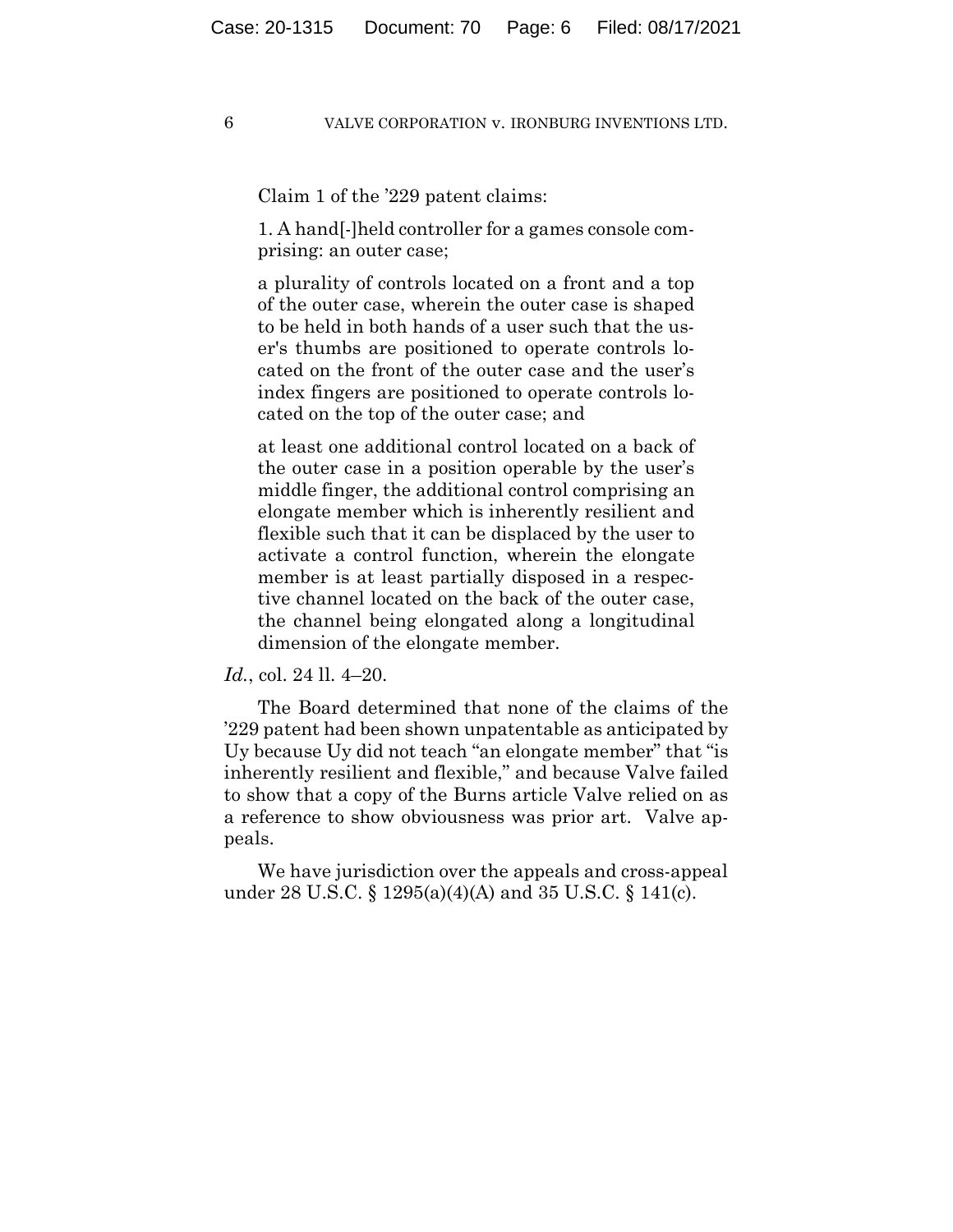## **DISCUSSION**

## I

An issue in both of Valve's appeals is whether an exhibit ("the Exhibit")<sup>2</sup> to the petition relied on by Valve was shown to be a printed publication and thus prior art under 35 U.S.C. §  $102(a)(1)$ .<sup>3</sup> Valve relied on the Exhibit to show that claims 1, 2, 9, 10, 18, 19, 21, 26, and 28–30 of the '688 patent and claims 1, 2, 9–17, and 21–24 of the '229 patent were unpatentable as obvious over the combination of the Exhibit and other references. Valve asserted that the Exhibit was a printed copy of an online review of an Xbox 360 controller, titled "Review: Scuf Xbox 360 Controller" by Dave Burns, published on October 20, 2010. J.A. 2, 32, 58, 73–74, 1131. The Exhibit discloses a "controller" with "2 paddles to the back of the control pad with are [sic] made from polycarbonate," a "plastic," *id.* at 1132, which is relevant to various limitations, including the limitation of an

<sup>2</sup> Valve relied on two exhibits—Exhibit 1004 in the IPR proceeding for the '688 patent and Exhibit 1003 in the IPR proceeding of the '229 patent—as prior art. Exhibit 1004 and Exhibit 1003, each ten pages long, are identical except that three lines of text in the comments section after the article are cut off in Exhibit 1004, apparently because of how Exhibit 1004 was printed. *Compare* J.A. 1134–36 with *id.* at 3829–31. For convenience, we treat them as single exhibit.

The '688 patent and the '229 patent claim priority to provisional applications that were filed after the effective date of the amendments to §§ 102(a)–(b), 119 made by the Leahy-Smith America Invents Act ("AIA"), so the AIA versions of those subsections apply. Leahy-Smith America Invents Act, Pub. L. 112-29 § 3(b), (n), 125 Stat. 284, 285–86, 293 (2011).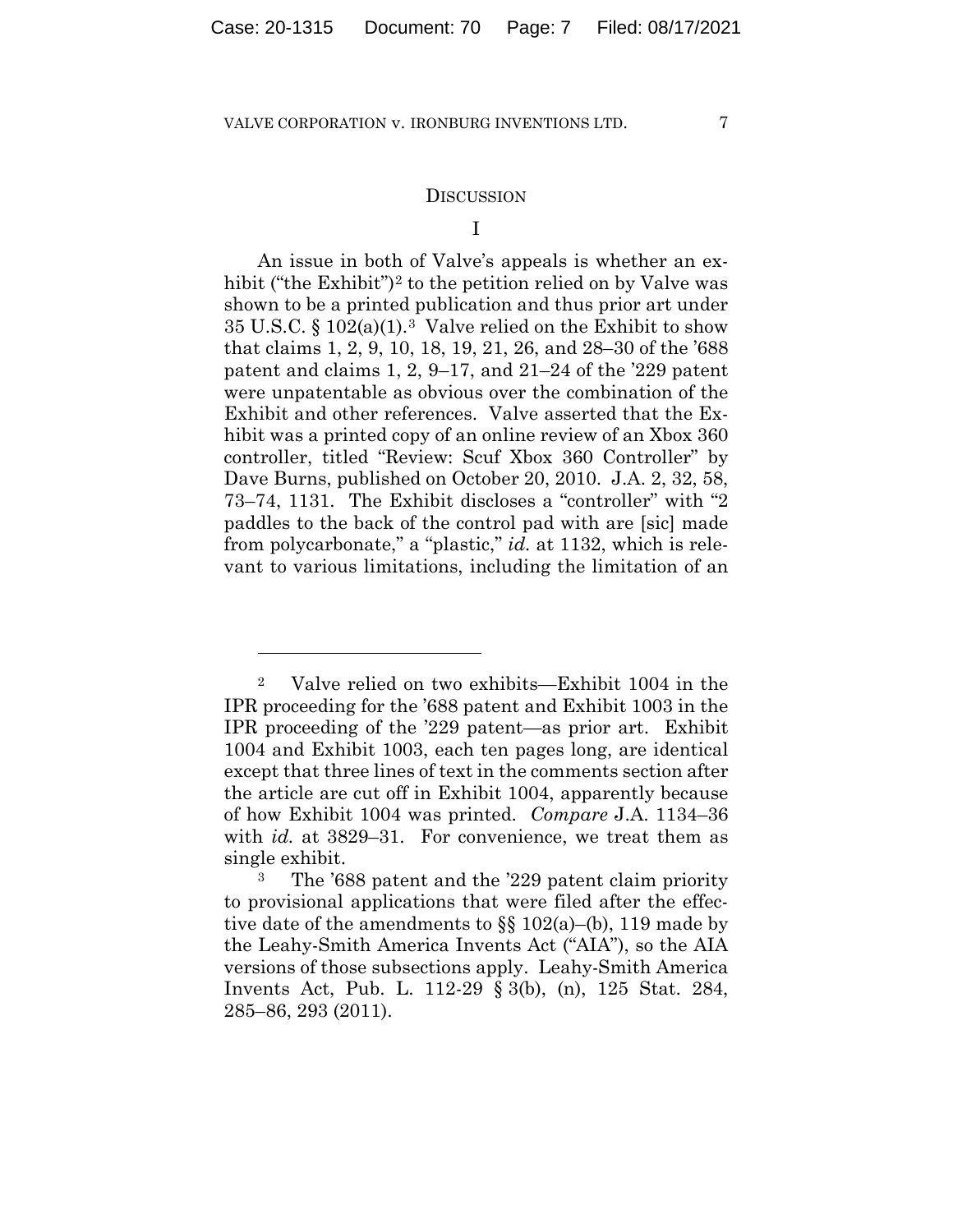"elongate member" that is "inherently resilient and flexible."

Valve argued that the Exhibit was prior art because it was a printout of the same online article by Dave Burns the Burns article—that was cited and enclosed in the prosecution histories of the '688 patent, '229 patent, and another one of Ironburg's patents (U.S. Patent No. 8,641,525 ("the  $325$  patent)),<sup>4</sup> and those earlier documents were prior art. In support of its prior art argument, Valve submitted copies of the '688 patent prosecution history, the '229 patent prosecution history, the '525 patent prosecution history,5 the '525 patent itself, and a deposition exhibit identical to the reference found in the '525 patent prosecution history.6

<sup>&</sup>lt;sup>4</sup> The '525 patent has the same inventors (Mr. Burgess and Mr. Ironmonger) and owner (Ironburg) as the '688 patent and '229 patent and is directed to similar subject matter (a games controller with additional controls on the back of the controller), but it is not otherwise related to the '688 patent or '229 patent.

<sup>&</sup>lt;sup>5</sup> The prosecution histories of the '525 patent and the '688 patent were submitted as Exhibits 1040 and 1041, respectively, in the IPR proceedings for the '688 and '229 patents. For brevity, we cite to the exhibits for the IPR proceeding for the '688 patent.

Ironburg argues that these documents were untimely submitted on reply, inadmissible hearsay, and not relevant. Generally, the Federal Rules of Evidence apply to IPR proceedings before the Board. 37 C.F.R. §§ 42.62(a), 42.100(a) (2020).

Ironburg's contentions are without merit. Valve's submission of these documents was not untimely. A petitioner may provide evidence of public accessibility of a reference after the petition stage if the patent owner raises a challenge to public accessibility. *See VidStream LLC v.*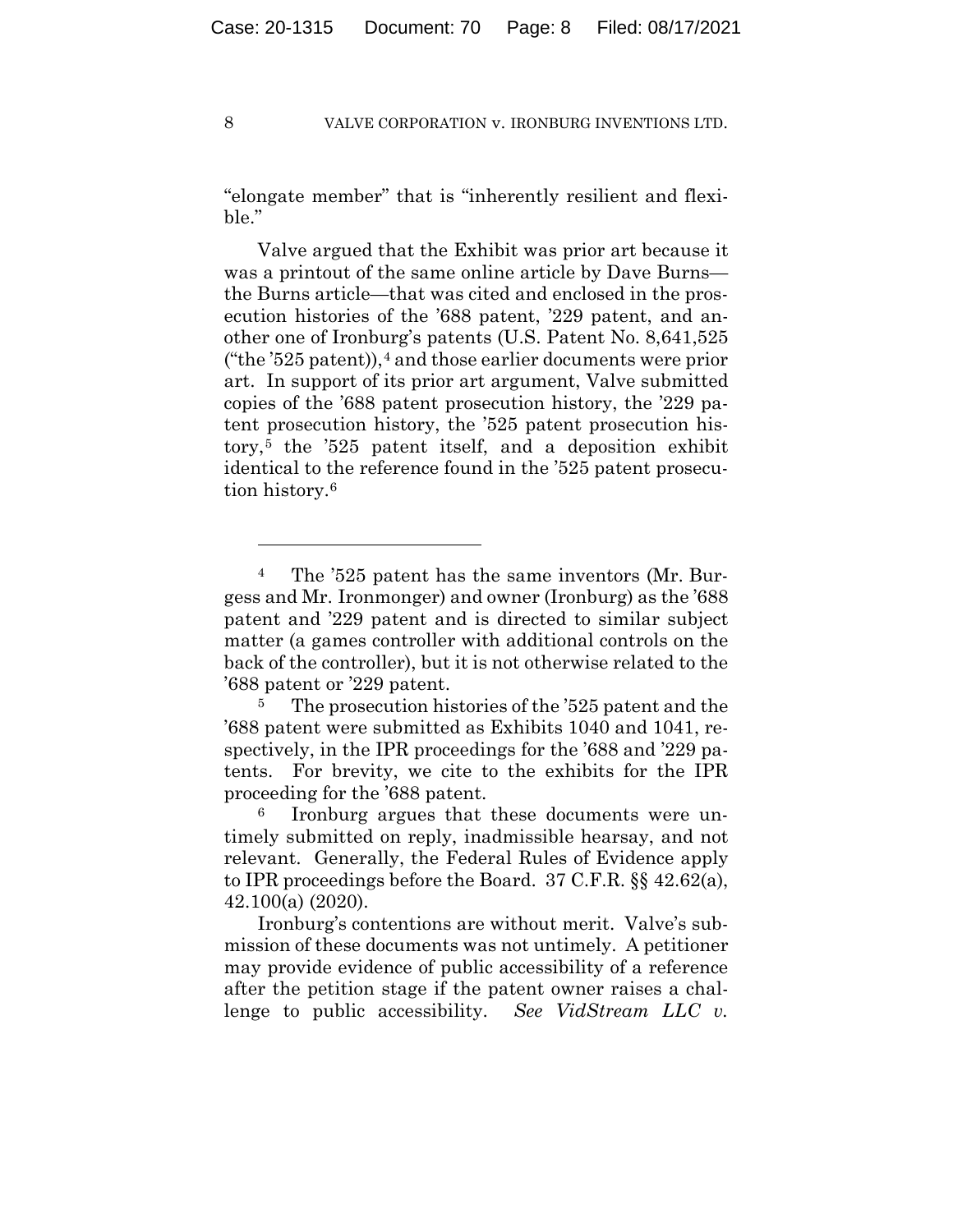The Board rejected Valve's showing on the ground that the Exhibit had not been shown to be the same as the asserted prior art documents in the prosecution histories. This is essentially a determination that Valve failed to prove that the Exhibit was what Valve what claimed it to be, which is an issue of authentication. *See* Fed. R. Evid. 901(a) ("To satisfy the requirement of authenticating or identifying an item of evidence, the proponent must produce evidence sufficient to support a finding that the item is what the proponent claims it is.").

On appeal, Ironburg alternatively contends that the documents in the prosecution history were not prior art because they had not been shown to be publicly accessible. We think that the record here establishes both that the Exhibit is the same reference as the prosecution history documents and that those documents were prior art.

A

We first address the Board's determination that the Exhibit was not shown to be prior art because it was not shown to be the same as the documents in the prosecution history. The Exhibit may be authenticated by "[a] comparison with an authenticated specimen by an expert witness or the trier of fact," here, the article by Dave Burns in the certified '525 patent prosecution history ("the '525 Burns article"). Fed. R. Evid. 901(b)(3). Authentication by comparison is routine. *See, e.g.*, *In re Grand Jury Subpoena* 

*Twitter, Inc.*, 981 F.3d 1060, 1064–65 (Fed. Cir. 2020). With respect to hearsay, the documents are excluded by the hearsay rule or fall within an exception. *See* Fed. R. Evid. 803(8) (public records); Fed. R. Evid. 801(d)(2) (opposing party's statement); *Kaempe v. Myers*, 367 F.3d 958, 965 (D.C. Cir. 2004) (documents recorded by the Patent and Trademark office "are public records subject to judicial notice"). They are also clearly relevant.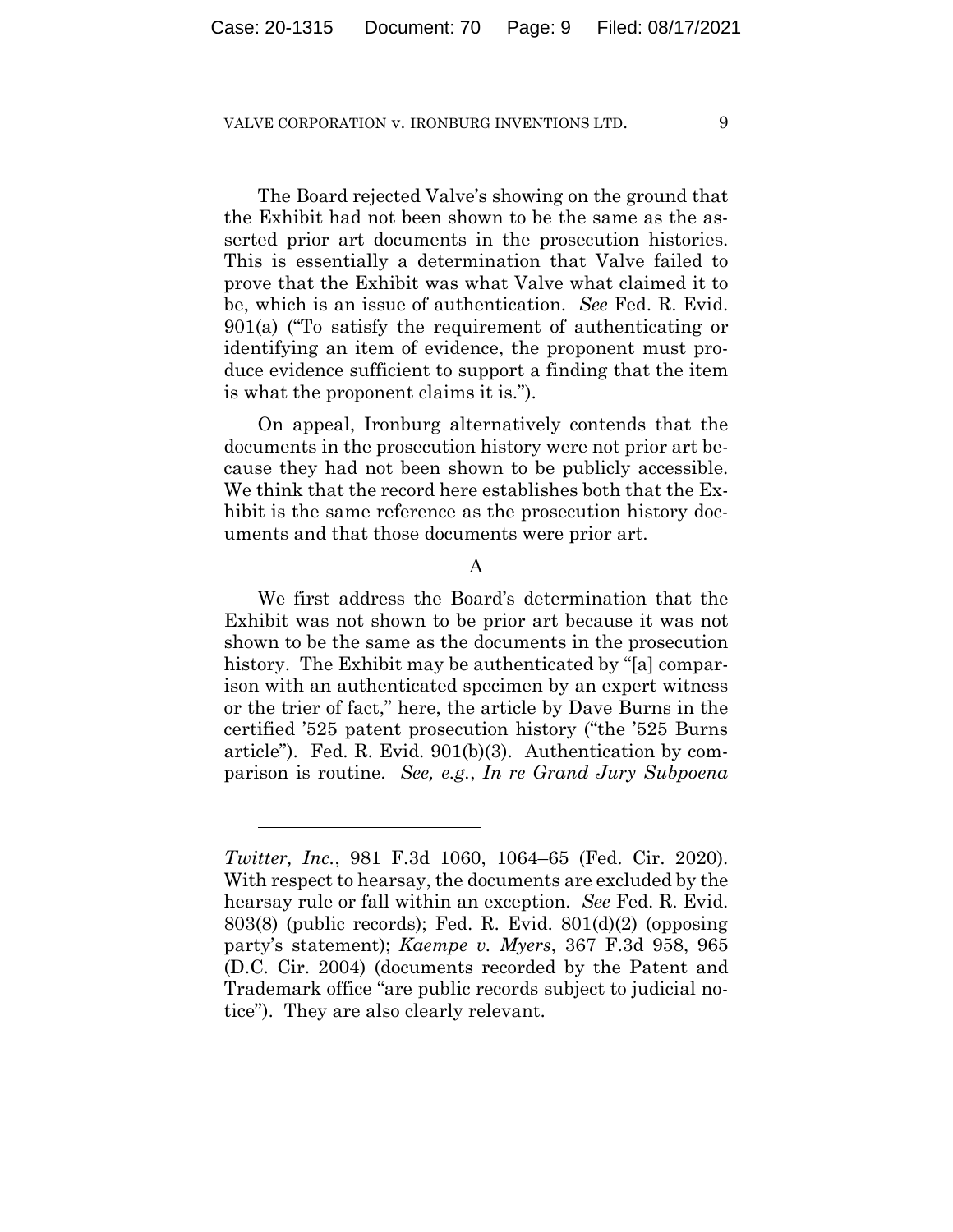*Duces Tecum Dated Oct. 29, 1992*, 1 F.3d 87, 93 (2d Cir. 1993) (noting that the government could authenticate the original of a calendar "simply by establishing [a] prior production of [a] copy [of the calendar] . . . and asking the trier of fact to compare the copy and the original"); *Giulio v. BV CenterCal, LLC*, 815 F. Supp. 2d 1162, 1169 (D. Or. 2011) (authenticating pages of a deposition transcript because it was "evident from comparing these pages [with an authenticated copy] that they contain identical content and are from the same deposition"); *United States v. Safavian*, 435 F. Supp. 2d 36, 39–41 (D.D.C. 2006) (authenticating emails by comparing the unauthenticated emails to authenticated emails). In *VidStream LLC v. Twitter, Inc.*, 981 F.3d 1060 (Fed. Cir. 2020), we specifically held that a comparison between the IPR copies of a reference and a version of the reference proven to be prior art was evidence that the IPR reference was prior art. *See id.* at 1066–67.

The record shows that the Exhibit and the prosecution documents are virtually identical. We first compare the Exhibit with the '525 Burns article.

Here, a simple comparison of the Exhibit with the '525 Burns article confirms their near identity. The text of the twelve paragraphs and the 23 images (depicting the controller and a user guide) are the same in the Exhibit and the '525 Burns article—i.e., the prior art disclosures of these documents are the same.

It is true that the date of the Exhibit indicates that the article was "[p]osted[] 6 years ago," J.A. 1131, while the '525 Burns article bears a date of "October 20, 2010," *id.* at 2002. The difference in dates does not bear on the subject matter being disclosed, which is identical in each document. Moreover, the difference in dates is consistent with a date of access for the Exhibit that is later than the '525 Burns article and does not suggest that the Exhibit is materially different. Ironburg identifies no other substantive difference between the two.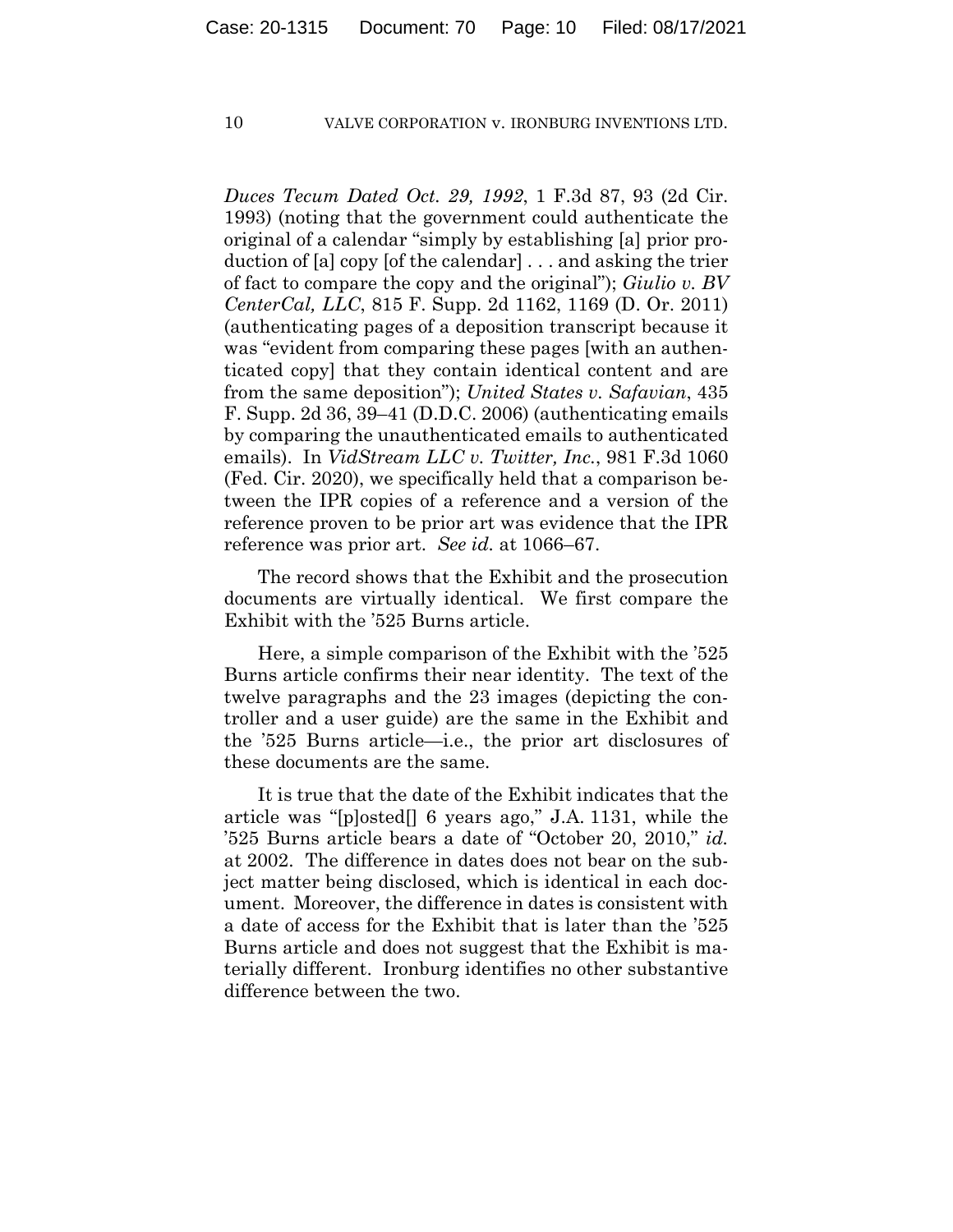Despite Valve's request that the Board make the comparison, the Board declined to compare the '525 Burns article with the Exhibit. The Board appears to have held that it was not obligated to compare the two because Valve provided no testimony that the two were identical. There is no requirement that such testimony be supplied. Rule 901(b)(3) of the Federal Rules of Evidence contemplates comparison by the "trier of fact," and, as noted, that is done routinely. A comparison of the '525 Burns article with the Exhibit is not burdensome. The '525 Burns article is nine pages long, and the Exhibit is ten pages long. The article in each document is twelve paragraphs long, and has 23 images. The Board had an obligation to make the comparison, as Rule 901(b)(3) contemplates and as the cases require.

The same near identity between the Exhibit and the '525 Burns article exists in comparing the Exhibit with the other copies of the Burns article in the prosecution histories of the '688 patent and '229 patent. Ironburg argues that these documents "are not identical." Cross-Appellant's Principal and Resp. Br. 16. It points out that some of the images in the '525 Burns article and the Exhibit are missing in some of the other copies of the Burns article: namely, the copy of the Burns article provided as part of Ironburg's information disclosure statement for the application for the '688 patent ("the '688 patent IDS copy") and the copy cited by the examiner for the '229 patent ("the '229 patent prosecution copy"). *See* Oral Arg. at 17:14–17:49, http://oralarguments.cafc.uscourts.gov/default.aspx?fl=20- 1315\_06082021.mp3; J.A. 2281–96 ('688 patent IDS copy); *id.* at 4394–4414 ('229 patent prosecution copy). This difference appears to be due to how the '688 patent IDS copy and the '229 patent prosecution copy were downloaded and printed; it does not amount to "affirmative evidence challenging [the Exhibit or the '525 Burns article's] material facts." *Suffolk Techs., LLC v. AOL Inc.*, 752 F.3d 1358, 1365–66 (Fed. Cir. 2014) (holding that alterations of time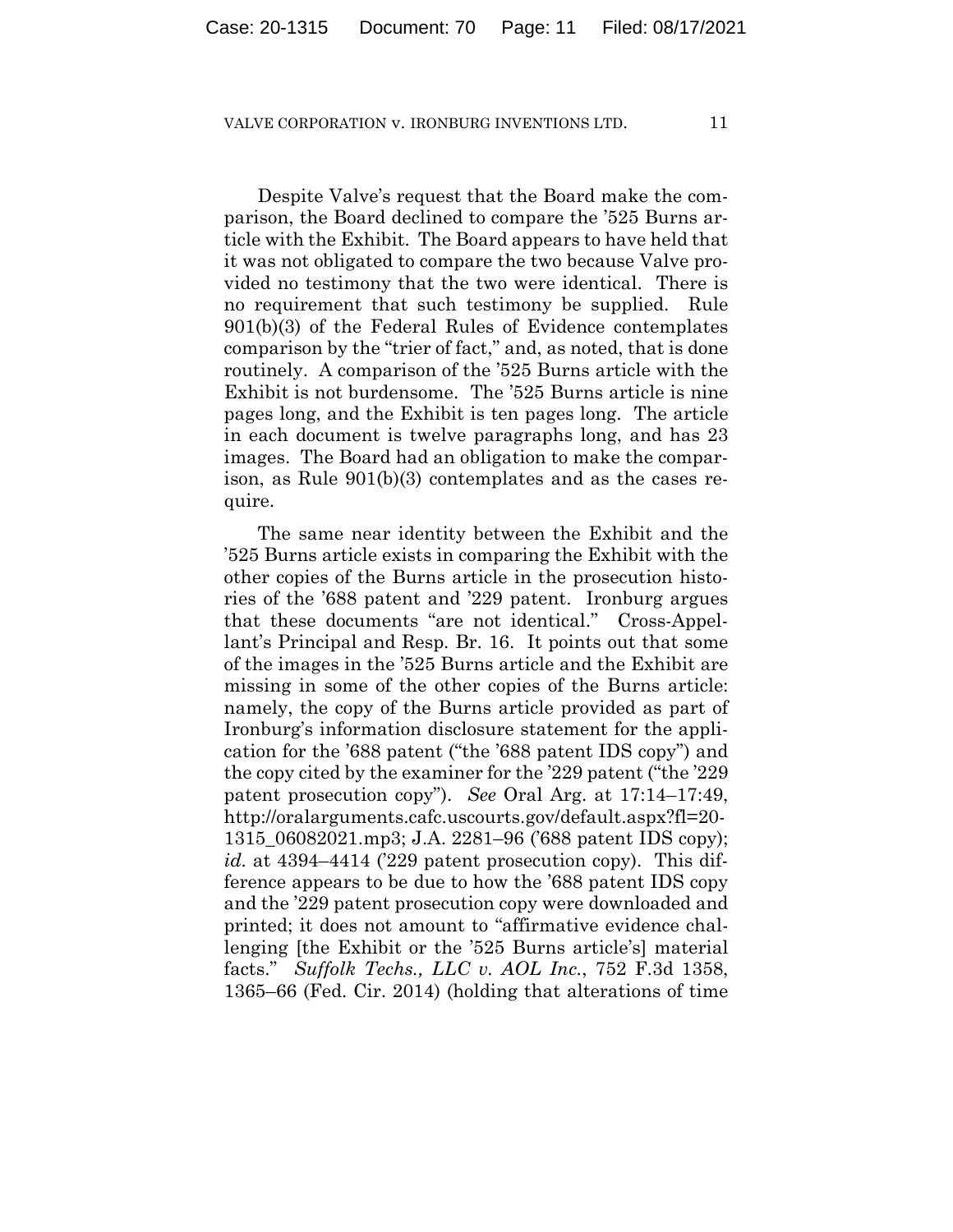stamps and email addresses in a reproduction of a newsgroup post asserted as prior art were insufficient to create a genuine issue of material fact concerning the post).7

We conclude that the Exhibit is substantively the same as the copies of the Burns article in the prosecution histories of the '525 patent and the '688 and '229 patents.

B

The Board did not determine whether the copies of the Burns article were printed publications, but Ironburg argues that Valve failed to show that the copies of the Burns article in the prosecution histories were prior art because they were not shown to be publicly accessible before the priority date. We disagree. There is overwhelming evidence that at least the '525 Burns article is prior art, and thus, the Exhibit, which is substantively the same, is also prior art.

"Whether a reference qualifies as a 'printed publication' under section 102 is a legal conclusion based on underlying factual findings." *M & K Holdings, Inc. v. Samsung Elecs. Co.*, 985 F.3d 1376, 1379 (Fed. Cir. 2021) (quoting *Jazz Pharms., Inc. v. Amneal Pharms., LLC*, 895

<sup>7</sup> The Board discredited Valve's argument that the Exhibit was the same as other copies of the Burns article that displayed or could be located with the Wayback Machine URL because the "URL listed on [the Exhibit] refers to a URL on the xboxer360.com domain, not the Webarchive URL on the web.archive.org domain." J.A. 51–52, 91–92. As the Board itself recognized, "URLs are not prior art materials themselves, but merely addresses that might permit a user to access information via the internet." *Id.* at 52, 92. The '525 patent examiner's documentation for the '525 Burns article makes clear that the two URLs both led to the Burns article at the time the examiner conducted the search.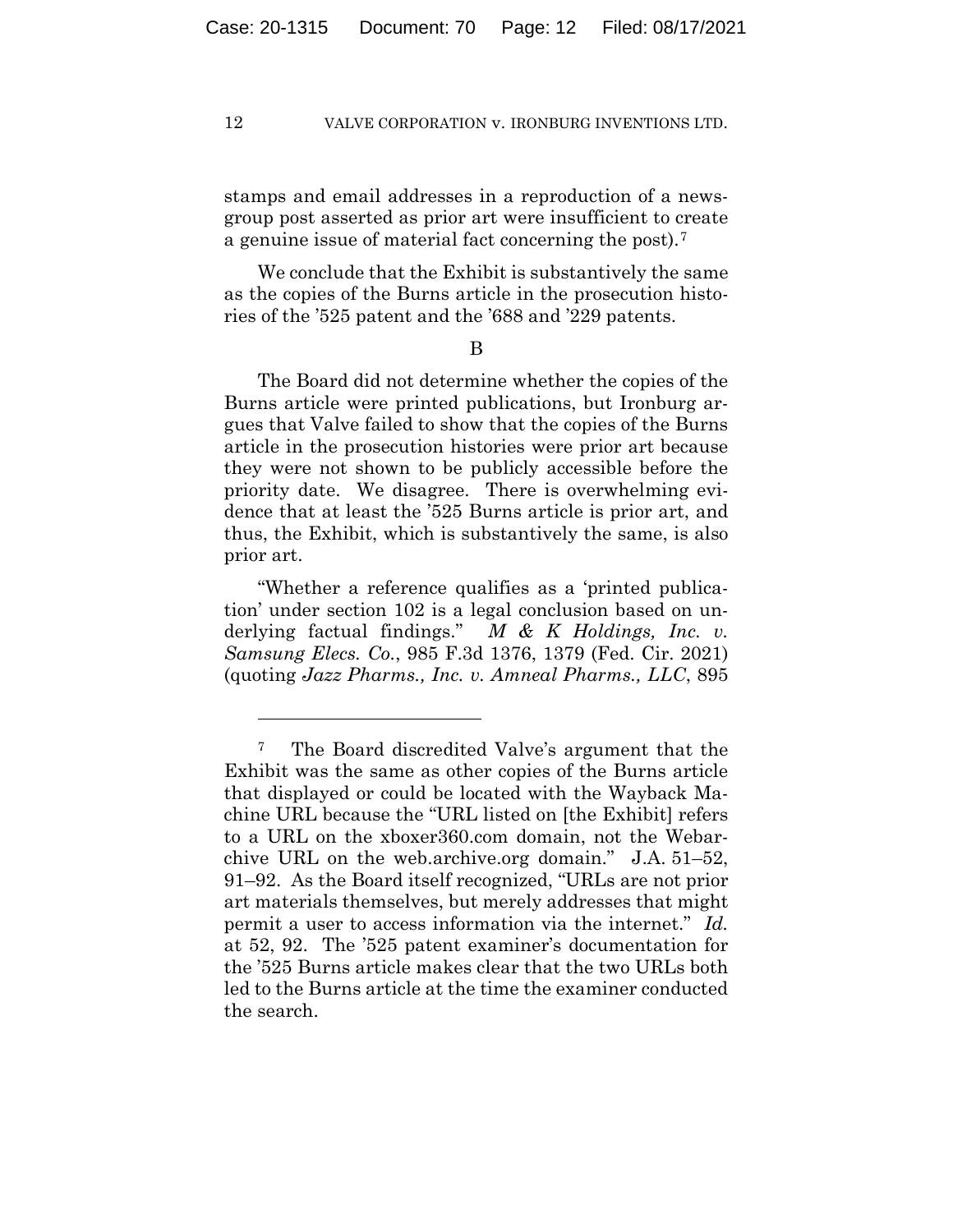F.3d 1347, 1356 (Fed. Cir. 2018)). "We review the Board's legal determinations de novo, but we review the Board's factual findings underlying those determinations for substantial evidence." *Jazz*, 895 F.3d at 1355 (citations omitted).

"In an IPR, the petitioner bears the burden of establishing by a preponderance of the evidence that a particular document is a printed publication." *Nobel Biocare Servs. AG v. Instradent USA, Inc.*, 903 F.3d 1365, 1375 (Fed. Cir. 2018), *as amended* (Sept. 20, 2018). For a reference to qualify as a printed publication, "before the critical date the reference must have been sufficiently accessible to the public interested in the art." *Constant v. Advanced Micro-Devices, Inc.*, 848 F.2d 1560, 1568 (Fed. Cir. 1988).

The earliest priority date for the '688 patent is April 14, 2014, which is the filing date of the provisional application to which the '688 patent claims priority. *See* 35 U.S.C.  $\S 119(e)(1)$ ; 37 C.F.R.  $\S 1.78(a)(3)$  (2020). May 22, 2013, is the earliest of the filing dates of the two provisional applications to which the '229 patent claims priority and is therefore the earliest priority date for that patent. *See* '229 patent, col. 1 ll. 5–10; '229 patent prosecution history, Application Data Sheet at 3.8 We conclude that the Exhibit would be prior art for both patents if it were publicly accessible before May 22, 2013, and that fact may be shown by

<sup>8</sup> Ironburg asserts that May 5, 2013, is the earliest priority date for the '229 patent, citing the Board's decision. *See* Cross-Appellant's Principal and Resp. Br. 5 (citing J.A. 73–85). The Board's decision for the '229 patent IPR proceeding states that "the earliest priority date of the '229 patent" is "May 5, 2013," but this appears to be an error. J.A. 73. The earliest filing date that the '229 patent claims priority to is May 22, 2013. *See* '229 patent, col. 1 ll. 5–10; '229 patent prosecution history, Application Data Sheet at 3.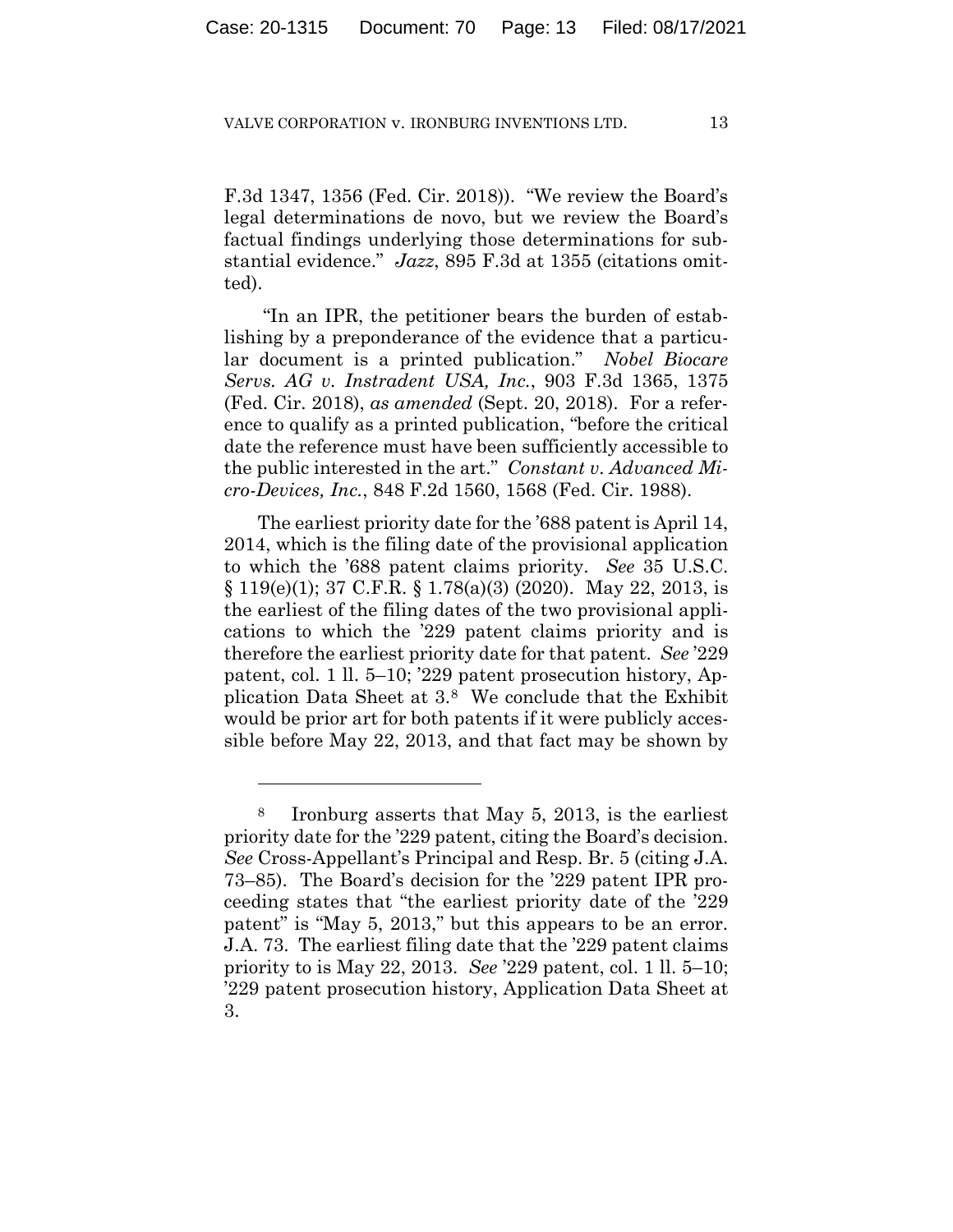establishing that the '525 Burns article (which is the same as the Exhibit) is prior art.

There is overwhelming evidence that the '525 Burns article was publicly accessible on October 20, 2010, more than two years before the critical date. First, Mr. Burgess, a co-inventor of the '525, '688, and '229 patents, provided a declaration about the Burns article during the prosecution of the '525 patent and testified about the '525 Burns article during a deposition in later district court litigation.9

In his declaration and deposition testimony, Mr. Burgess explained that he facilitated the publication of the Burns article and intended that the Burns article reach the general public in order to promote his business. According to Mr. Burgess's deposition testimony, Mr. Burns "worked for an online magazine . . . called Xboxer 360." J.A. 2646 (Mr. Burgess's deposition testimony). "At the time of publication of the Burns article, [Burgess] was an owner of a business operating under the name 'Scuf Control.'" *Id.* at 2022 (Mr. Burgess's declaration). "Scuf Control sent Dave Burns a controller, about which he wrote the online review, which is the Burns article . . . ." *Id.* (emphasis omitted). Mr. Burgess "gave it . . . away to promote the business," the purpose being to encourage publication of an article about the controller and thereby sell controllers. *Id.* at 2648. Mr. Burns "reviewed [Burgess's] video game controller." *Id.* at 2646 (Mr. Burgess's deposition testimony). The promotional purpose of the Burns article is clear from its last sentence, which reads, "For more info and to buy

<sup>9</sup> During the deposition, Mr. Burgess testified about exhibit 64 of the deposition, which is the same as the '525 Burns article except with grainier text and images, and which Mr. Burgess "recognize[d]" and "believe[d]" was "the review of [Mr. Burgess's] controller." J.A. 2647; *compare id.* at 2000–08 ('525 Burns article) *with id.* at 2796–2805 (deposition Exhibit 64).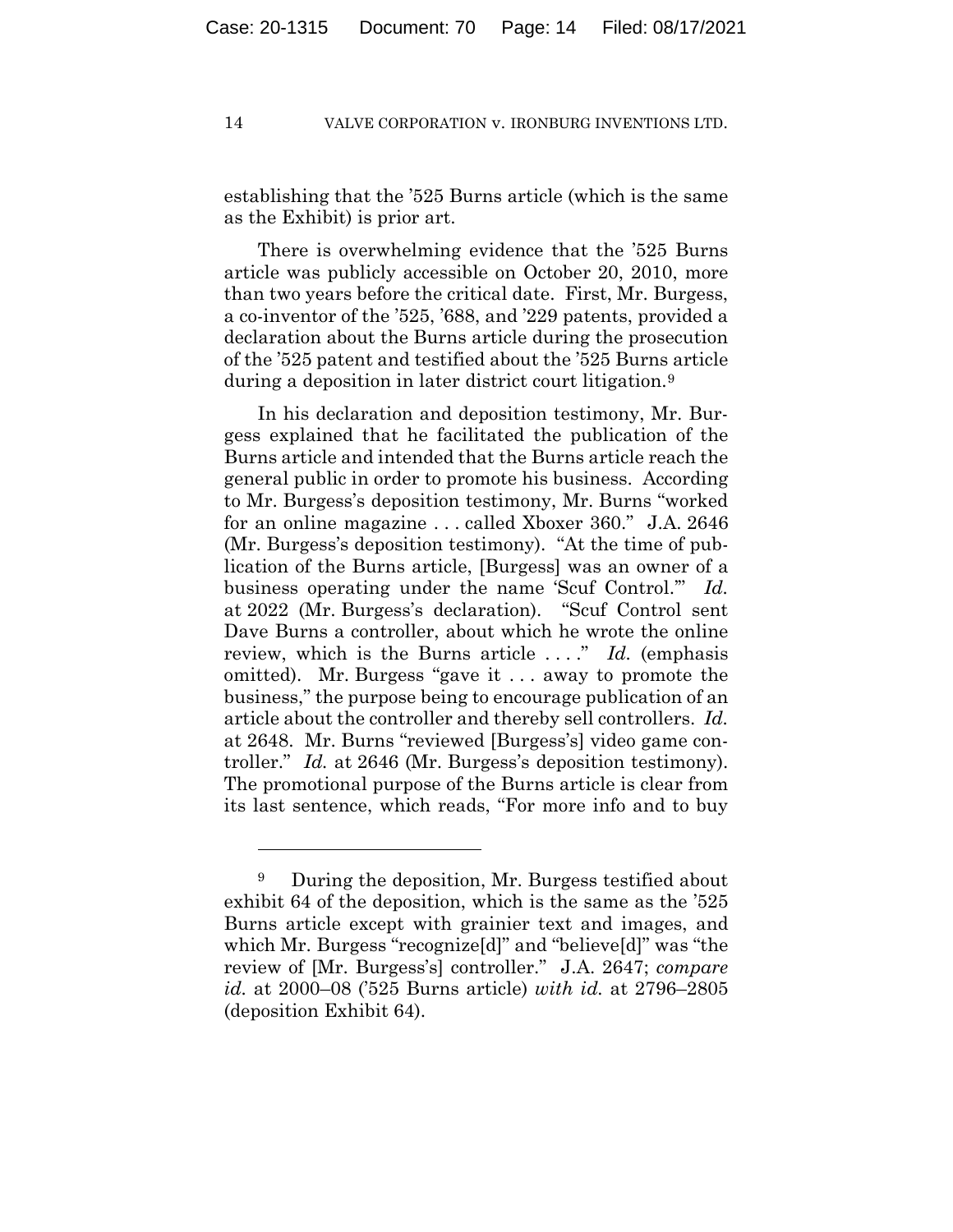visit http://www.scufcontrol.com/." *Id.* at 2004 ('525 Burns article); *see also id.* at 2647–49 (Mr. Burgess's deposition testimony); *id.* at 2800 (deposition exhibit).

We have previously held that where a publication's purpose is "dialogue with the intended audience," that purpose indicates public accessibility. *Suffolk Techs., LLC v. AOL Inc.*, 752 F.3d 1358, 1365 (Fed. Cir. 2014) (noting that a newsgroup posting was a printed publication). Here, the Burns article "was intended to reach the general public," *GoPro, Inc. v. Contour IP Holding LLC*, 908 F.3d 690, 695 (Fed. Cir. 2018), so that the review could "promote" Mr. Burgess's business. J.A. 2648. That is strong evidence that the online review was publicly accessible. *See SRI Int'l, Inc. v. Internet Sec. Sys., Inc.*, 511 F.3d 1186, 1196 (Fed. Cir. 2008) (recognizing that "intent to publicize" is a factor "involved in the public accessibility determination").

In *GoPro*, we held that a catalog distributed at an annual dealer trade show was prior art because "a trade show is directed to individuals interested in the commercial and developmental aspects of products." 908 F.3d at 694. A review of a game controller in an online magazine is similarly "directed to individuals interested in the commercial and developmental aspects of products." *Id.*

Second, the patent examiners found that the Burns article was published on October 20, 2010, more than two years before the critical date. The examiner for the '525 patent characterized the '525 Burns article as "published October 20, 2010." J.A. 1994 (listing the Burns article as a non-patent document in Notice of References Cited). The first page of the '525 patent also lists October 20, 2010, as the date Burns article was "published." '525 patent, References Cited, Other Publications.

Patent examiners are trained and required to determine publication dates. *See, e.g.*, MPEP § 2128 (9th ed. Rev. 10, June 2020). The patent examiner's determination of the publication date is a "factual finding[] from a legally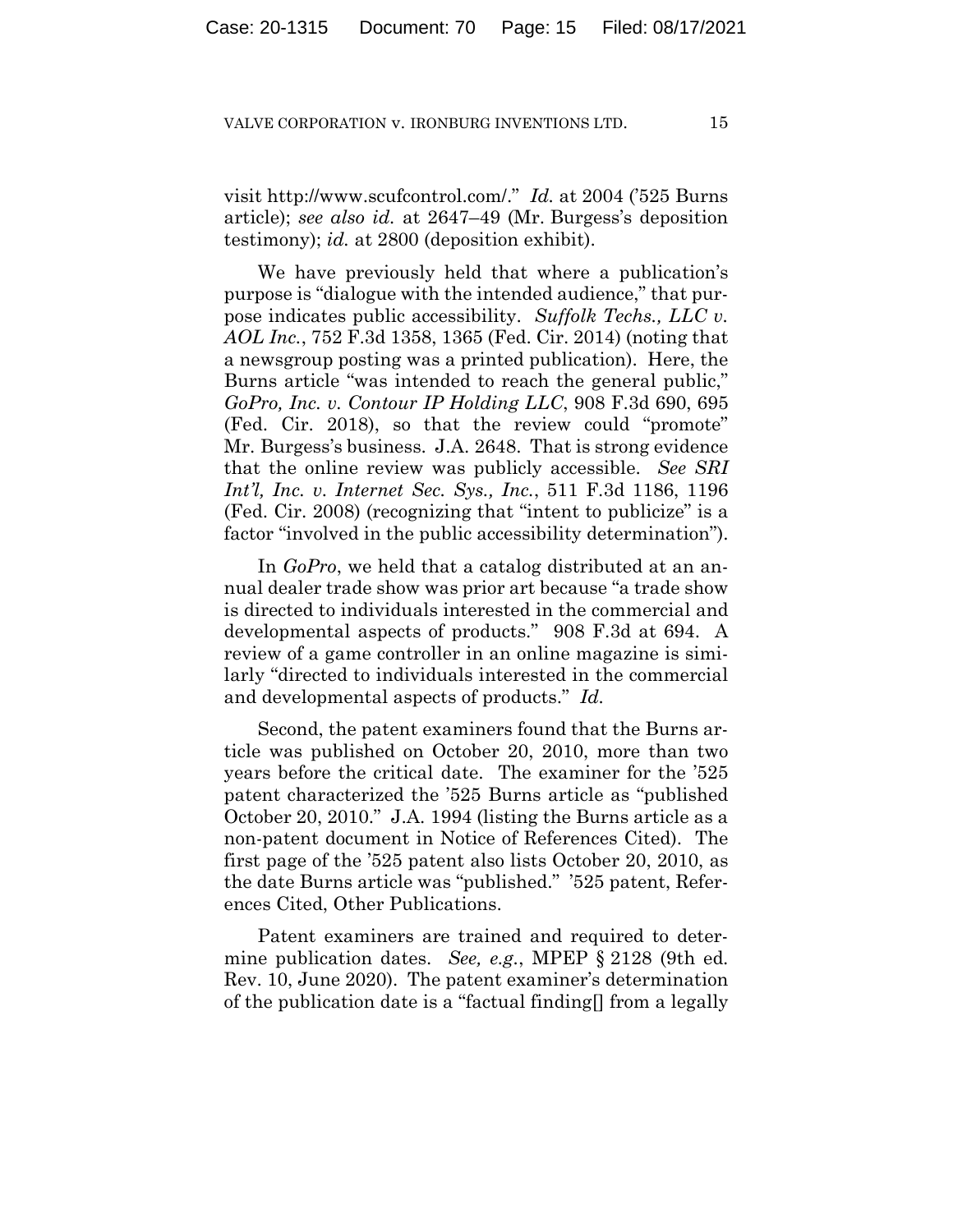authorized investigation." Fed. R. Evid. 803(8)(A)(iii). It also "is supported by sufficient guarantees of trustworthiness." *See* Fed. R. Evid. 807(a)(1).

As the Board acknowledged, the '525 Burns article appears to have been retrieved from a resource called the "Wayback Machine." J.A. 52 n.1, 91 n.1; *see also id.* at 1949 (examiner providing an Internet Archive web address ("URL")), *id.* at 2001 ("Internet Archive Wayback Machine" at the bottom of a page of the '525 Burns article). "The Wayback Machine is an online digital archive of web pages. It is run by the Internet Archive, a nonprofit library in San Francisco, California." *Mojave Desert Holdings, LLC v. Crocs, Inc.*, 844 F. App'x 343, 346 n.2 (Fed. Cir. 2021). "[E]xaminers use 'The Wayback [M]achine' as a source of information to determine when a Web reference was first made available to the public." *America Invents Act (AIA) Frequently Asked Questions*, United States Patent and Trademark Office, https://www.uspto.gov/patents/laws/ america-invents-act-aia/america-invents-act-aia-freuently -asked#type-browse-faqs\_2998 (last visited July 25, 2021). District courts have taken judicial notice of the contents of webpages available through the Wayback Machine "as facts that can be accurately and readily determined from sources whose accuracy cannot reasonably be questioned." *Erickson v. Neb. Mach. Co.*, No. 15-CV-01147-JD, 2015 WL 4089849, at \*1 n.1 (N.D. Cal. July 6, 2015) (comparing "copies of current versions" of websites with versions available on the Wayback Machine to determine "that the websites were substantively identical during the relevant timeframe"); *see also Pohl v. MH Sub I, LLC*, 332 F.R.D. 713, 716 (N.D. Fla. 2019) (collecting cases); *UL LLC v. Space Chariot Inc.*, 250 F. Supp. 3d 596, 603–04 & n.2 (C.D. Cal. 2017) (determining when websites began advertising a certification mark and collecting cases). We agree.

The confirmation of the '525 Burns article's publication date of October 20, 2010, by the '525 patent examiner is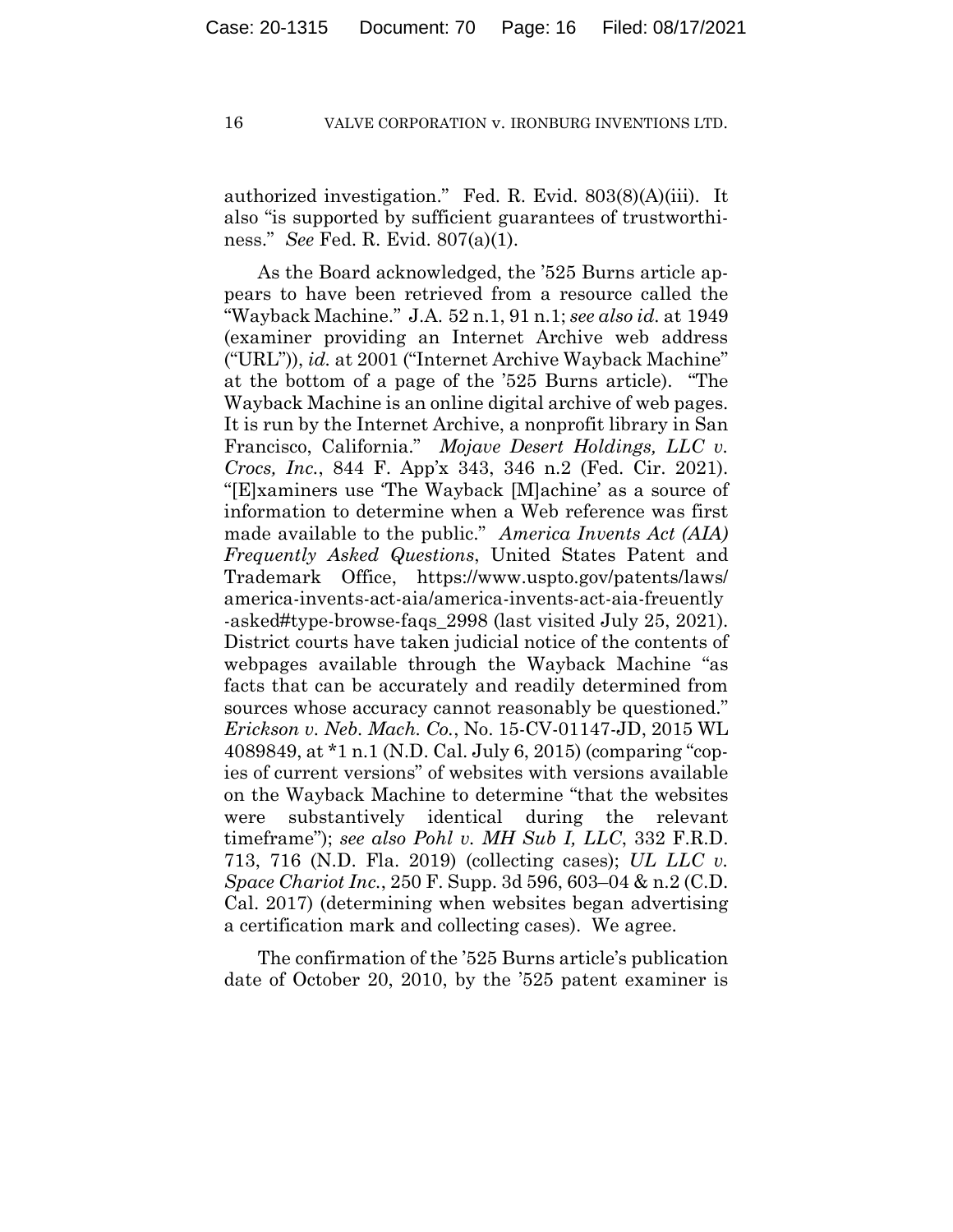highly persuasive evidence of public accessibility of the '525 Burns article, and therefore, the Exhibit, by that date.

Also persuasive is the confirmation of the Burns article's publication date of October 20, 2010, by the '688 patent examiner. The examiner for the '688 patent cited the article by Mr. Burns in a non-final rejection dated October 16, 2015, enclosed a copy of the cited reference ("the '688 examiner's copy"),<sup>10</sup> and described the reference as "published October 20, 2010." J.A. 2128, 2131–32, 2139; *see also id.* at 2142–57 ('688 examiner's copy). The "published" date of October 20, 2010, also appears on the first page of the '688 patent. '688 patent, References Cited, Other Publications.

Third, the applicants during prosecution, including Mr. Burgess, did not dispute the October 20, 2010, publication date of the Burns article, *see* J.A. 2021–22, did not dispute the '688 patent examiner's characterization of the Burns article as "prior art," J.A. 2440, confirmed the October 20, 2010, publication date in district court litigation,  $11$ and, in an IDS, stated that the Burns article was published in the year 2010. Mr. Burgess also declared the '525 Burns

The '688 examiner's copy has the same twelve paragraphs of text and 23 images of the controller and user guide as the '525 Burns article and the Exhibit, *compare* J.A. 2142–44 ('688 examiner's copy) with *id.* at 1131–33 (Exhibit), *id.* at 2002–05 ('525 Burns article), except that the '688 examiner's copy has duplicates of 13 of the images in higher resolution appended to the end of the article, *compare id.* at 1133 (Exhibit); *id.* at 2004–05 ('525 Burns article); *id.* at 2144 ('688 examiner's copy) *with id.* at 2145–57 (high resolution images in '688 examiner copy).

<sup>11</sup> In his deposition for later district court litigation, Mr. Burgess confirmed that "the review was in October 20, 2010." J.A. 2649.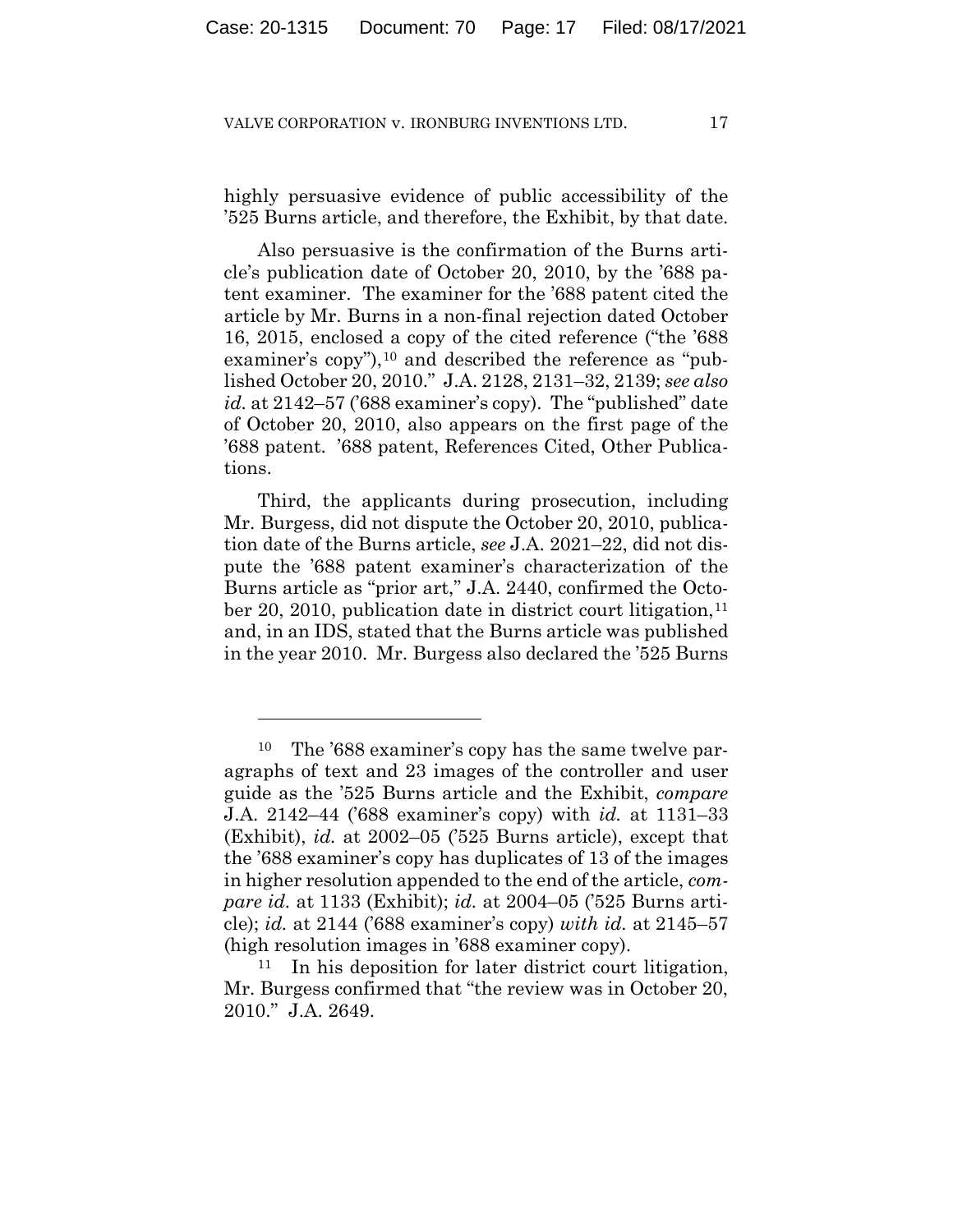article as "dated October 20, 2010." *Id.* at 2021 (Mr. Burgess's declaration).

As to the IDS, Ironburg argues that including the Burns article in its IDS does not mean that the Burns article is prior art because including a reference in an IDS is not "an admission that any reference is prior art." Cross-Appellant's Principal and Resp. Br. 13 (citing *ResQNet.com, Inc. v. Lansa, Inc.*, 594 F.3d 860, 866 (Fed. Cir. 2010)). The IDS is significant here, not because of its inclusion of the Burns article by the applicant, but because of the applicant's characterization of the Burns article as being dated 2010, which is before the critical date of each patent (April 14, 2014, for the '688 patent, and May 22, 2013, for the '229 patent). J.A. 2159, 4233; *see also* 37 C.F.R.  $\S$  1.98(b)(5) (2020) (requiring an applicant to provide the "date" for each publication listed in an IDS).

Fourth, the '525 patent examiner located the '525 Burns article through an internet search. The patent examiner for the '525 patent independently located the '525 Burns article no later than May 15, 2013, after "conduct[ing] a brief updated search" and confirmed that it was titled "'Review: Scuf Xbox 360 Controller[,]' dated October 20, 2010, by Dave Burns." *Id.* at 1949 (summary of an interview with the applicant mailed on May 15, 2013). As discussed above, the patent examiner provided the Internet Archive's Wayback Machine URL for the located webpage (http://web.archive.org/web/20101022215104/ http://www.xboxer360.com/features/review-scuf-xbox-360 controller/), as well as the URL of the webpage captured by the Wayback Machine (http://www.xboxer360.com/features/review-scuf-xbox-360-controller/). *Id.* at 1949 (Wayback Machine URL), 1994 ("xboxer360" URL); *see also id.* at 2001 (Wayback Machine logo included in '525 Burns article).

The '525 patent examiner's confirmation that he located the reference through a "brief . . . search" for the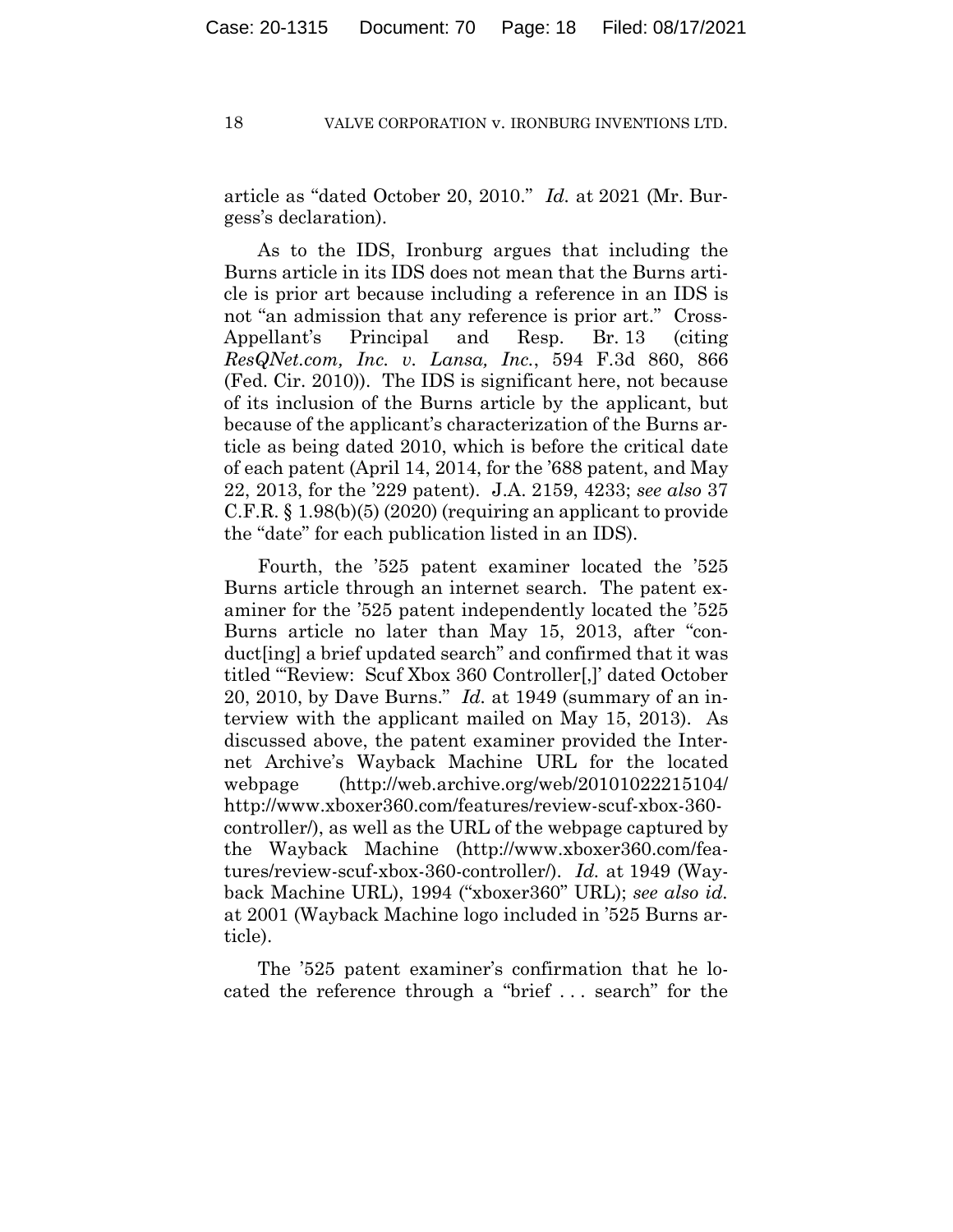purposes of locating prior art, J.A. 1949, is highly probative evidence of public accessibility. "[T]he standard for public accessibility is one of 'reasonable diligence,' to locate the information by 'interested members of the relevant public.'" *GoPro*, 908 F.3d at 695 (emphasis omitted) (quoting *Blue Calypso*, *LLC v. Groupon, Inc.*, 815 F.3d 1331, 1348 (Fed. Cir. 2016) and then *Constant v. Advanced Micro-Devices, Inc.*, 848 F.2d 1560, 1569 (Fed. Cir. 1988)).

The '525 patent examiner accessed the Burns article no later than May 15, 2013, which is before the earliest priority date of the '688 patent (April 14, 2014) and the earliest priority date of the '229 patent (May 22, 2013). If an examiner could access the article before the priority date, so could the general public. The '525 Burns article was clearly publicly accessible, and that fact proves the publicly accessibility of the Exhibit.

We conclude that Valve established by overwhelming evidence that the Exhibit is a copy of an online article that was publicly accessible on October 20, 2010, that the Board could not find otherwise, and therefore the Exhibit is prior art. We reverse the Board's determination that the Exhibit was not prior art, vacate the Board's determination that claims 18, 19, 21, 26, and 29 of the '688 patent and claims 1, 2, 9–17, and 21–24 of the '229 patent were not shown to be unpatentable, and remand for the Board to consider Valve's arguments that relied on the Exhibit as to those claims.

II

Valve separately appeals the Board's determination that Valve failed to prove that claim 29 of the '688 patent and claims 1–15 and 18–24 of the '229 patent were unpatentable as anticipated by Uy or as obvious over a combination of Uy and U.S. Patent No. 5,989,123 ("Tosaki"). Valve argues that the Board erred in determining that Uy did not teach a limitation common to these claims, which is an "additional control," located on the back of the case of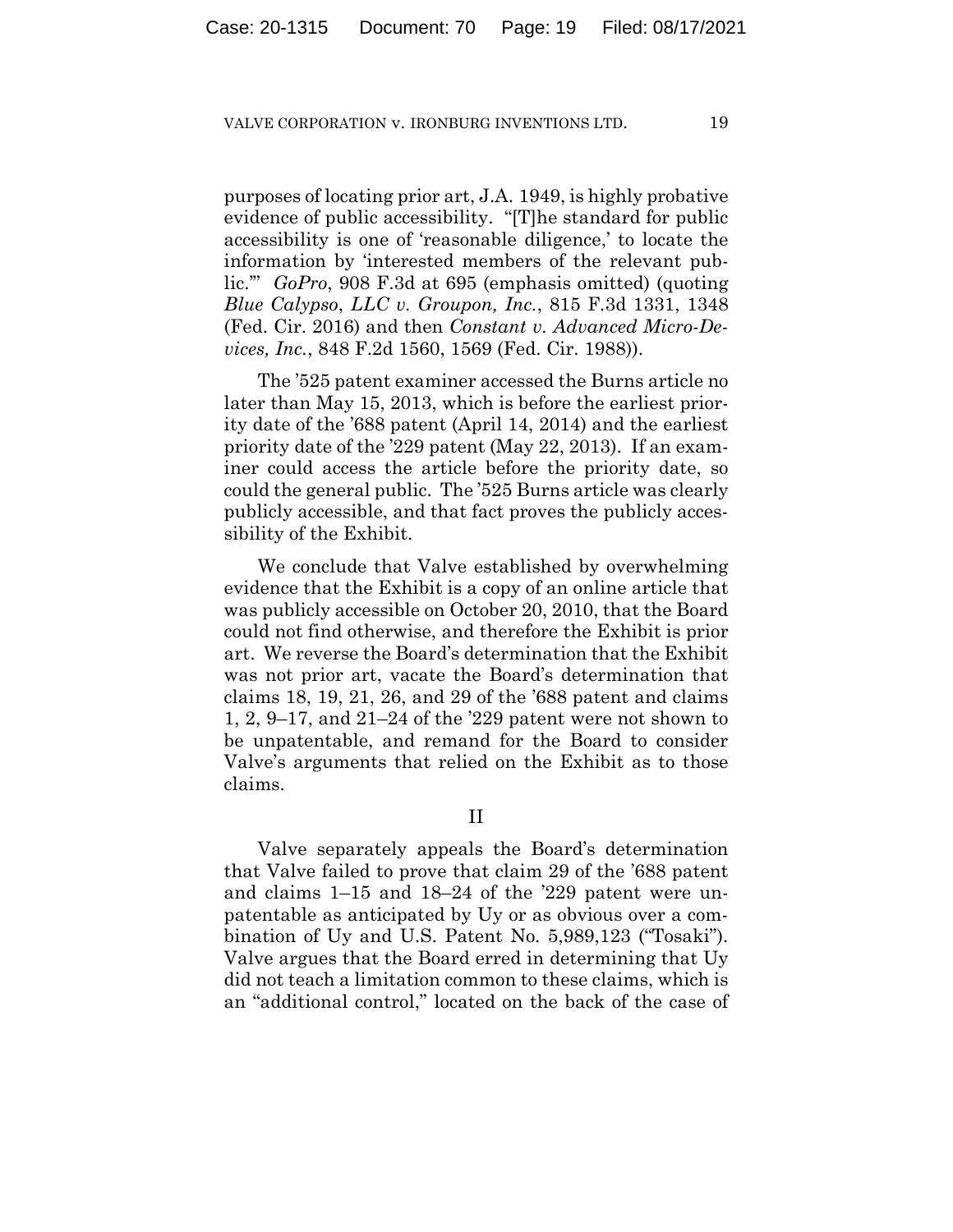the controller, '688 patent, col. 9 l. 38; '229 patent, col. 24 ll. 12–13; comprised of an "elongate member," '688 patent, col. 9 ll. 40–41; '229 patent, col. 24 l. 14; that "is inherently resilient and flexible." '688 patent, col. 12 ll. 6–8; '229 patent, col. 24 ll. 14–15, col. 26 ll. 25–26. The Board construed "inherently resilient and flexible" as "refer[ring] to a characteristic of the 'elongate member' itself." J.A. 17; *see also id.* at 67–68.

In Valve's petition, Valve argued that Uy taught this limitation. Uy is directed to a "game controller" with "a lever disposed on a second side of the housing," (i.e., the back of the controller), wherein the lever "is configured to pivot" between positions, such that the pivoting of the lever activates and deactivates a switch. Uy, Abstract. Figure 5B of Uy shows the back of an embodiment of the controller with the levers 500 and 502. *See id.* ¶¶ 12, 96.



FIG. 5B

*Id.* fig. 5B. Valve relied on Uy's levers, such as levers 500 and 502 and other similar embodiments, to argue that Uy taught the "elongate member" portion of the contested limitation.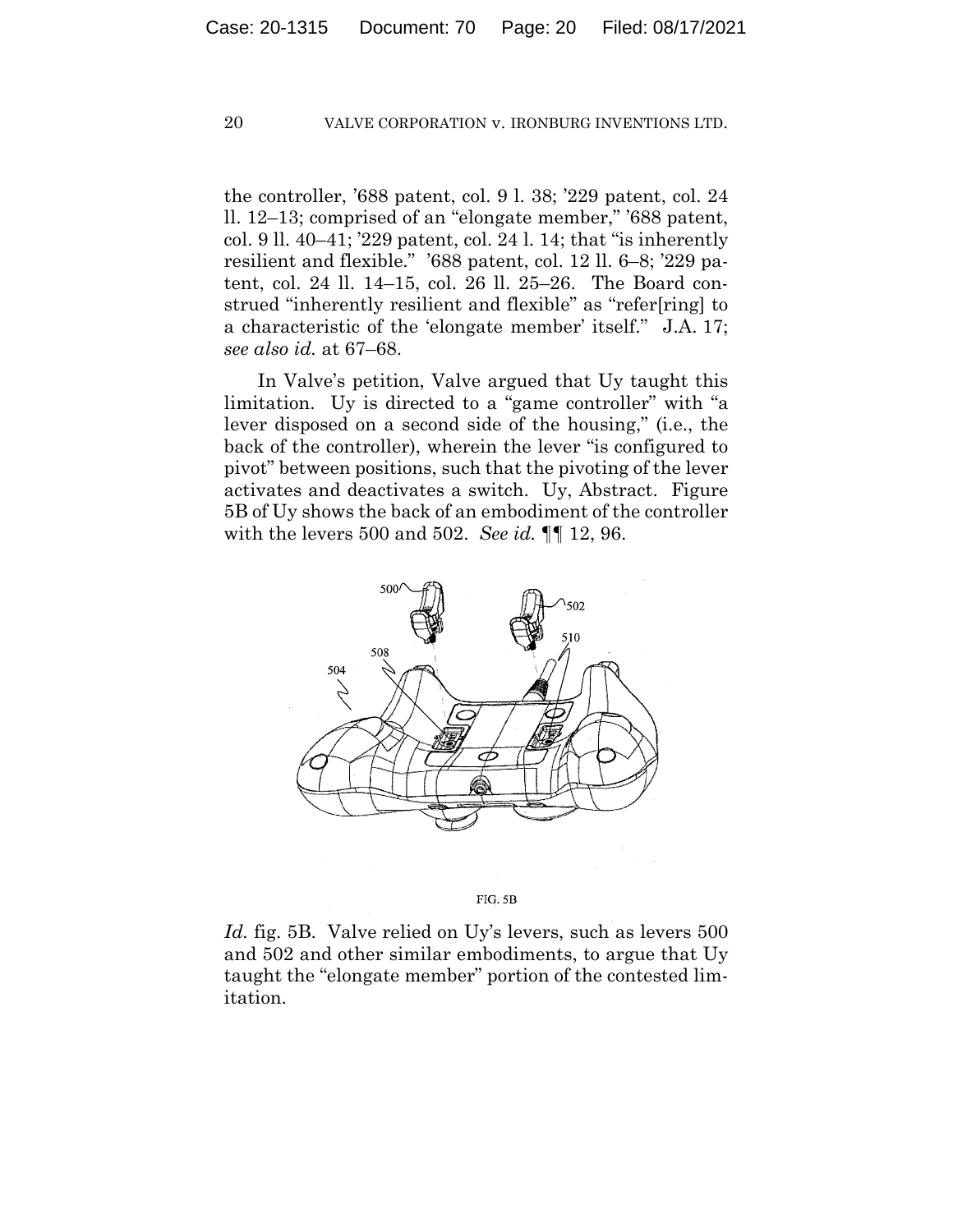As relevant here, Valve argued that Uy also taught the "inherently resilient and flexible" limitation for the elongate member because "the resilience and flexibility may be provided by a biasing spring 526 or 806." J.A. 204, 3303, 3315. But the biasing spring of Uy (526 or 806) is separate from the elongate member that is not a part of it (500 or 802). *See* Uy ¶ 99 ("[T]he biasing means or spring 526 may be arranged between the screw 512 . . . and the lever 500."); ¶ 108 (disclosing that the "lever assembly 800 includ[es] a lever 802, a securing means 804, [and] a biasing means 806."). Figure 8B of Uy, "an exploded view of the lever assembly 800," *id.* ¶ 108, illustrates that the biasing spring 806 and the lever 802 are separate.



FIG. 8B

*Id.* fig. 8B.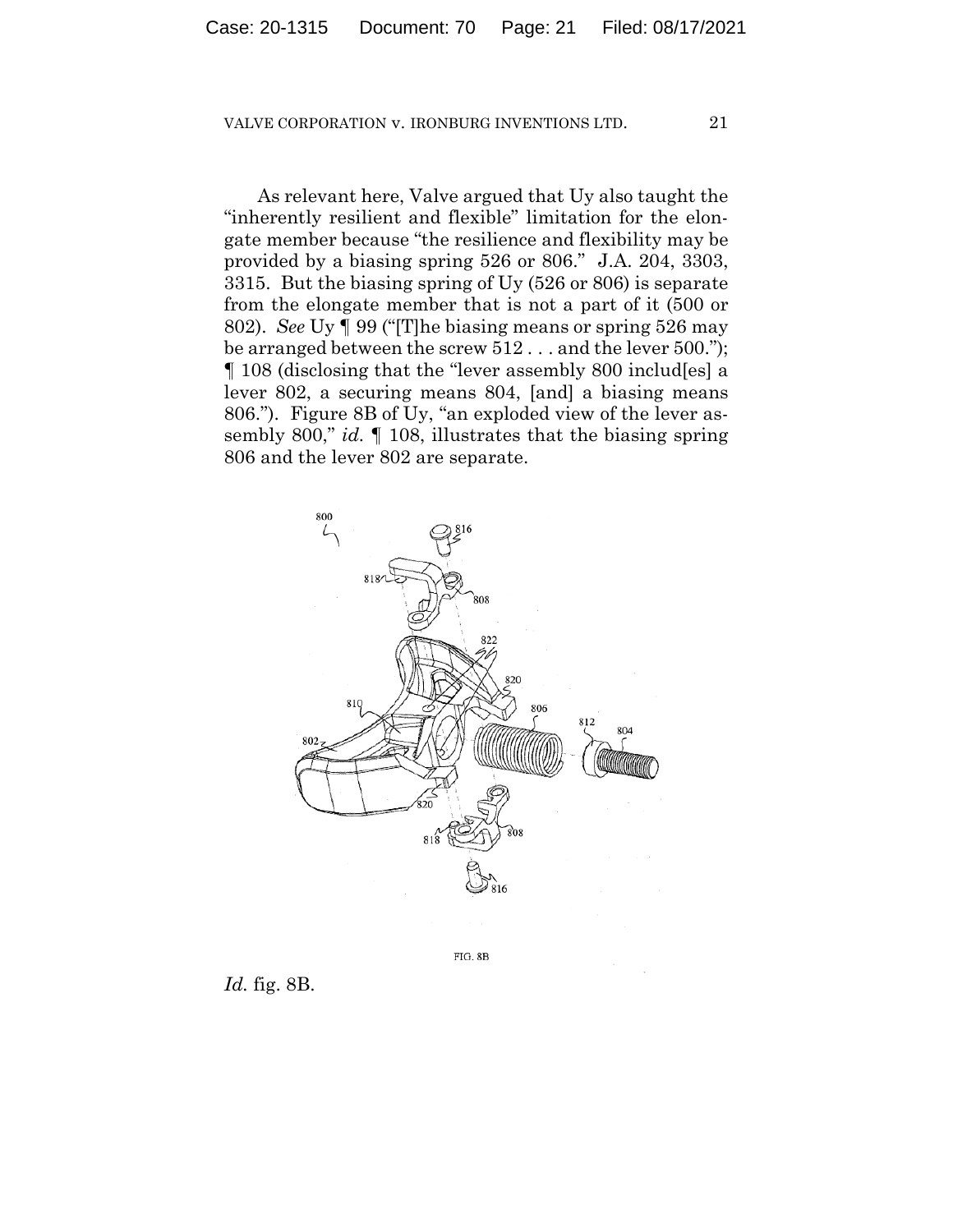The Board determined that "[b]ecause springs 526, 806 are formed separately from Uy's levers 500, 502, 602, 604, and Valve adduce[d] no evidence that Uy's levers alone are 'inherently resilient and flexible,'" Valve failed to establish that Uy taught the limitation of an elongate member that is inherently resilient and flexible. J.A. 70; *see also id.* at 27–28 (similar).

Valve argues that the Board erred because "the Board construed the claims to exclude any 'elongate member' made from multiple parts." Appellant's Opening Br. 53. The Board's construction did not exclude an "elongate member" made of multiple parts; it simply required that the elongate member itself be inherently resilient and flexible.12 The Board's decision was based on a factual determination that the spring of Uy is not part of the elongate member of Uy, i.e., the lever, and Valve did not argue to the Board that anything in Uy other than the spring provided flexibility and resilience. We see no error in the Board's determination that Uy did not teach the "elongate member" that is "inherently resilient and flexible" limitation.

As a result, we affirm the Board's determination of no unpatentability as to the claims for which Valve relied only on Uy to prove unpatentability of this limitation. We note that Valve also relied on the Exhibit (the Burns article), either alone or in combination with another reference, to

<sup>12</sup> While it is true that the Board stated in passing that it "disagree[d] . . . with Valve's contention that the claimed elongate member may encompass an assembly of components," J.A. 67, it appears that the Board was merely rephrasing its ultimate conclusion that "'resilient' and 'flexible' both describe inherent properties of the elongate member, and not other components in an assembly that may include an elongate member," *id.* at 68 (emphasis added).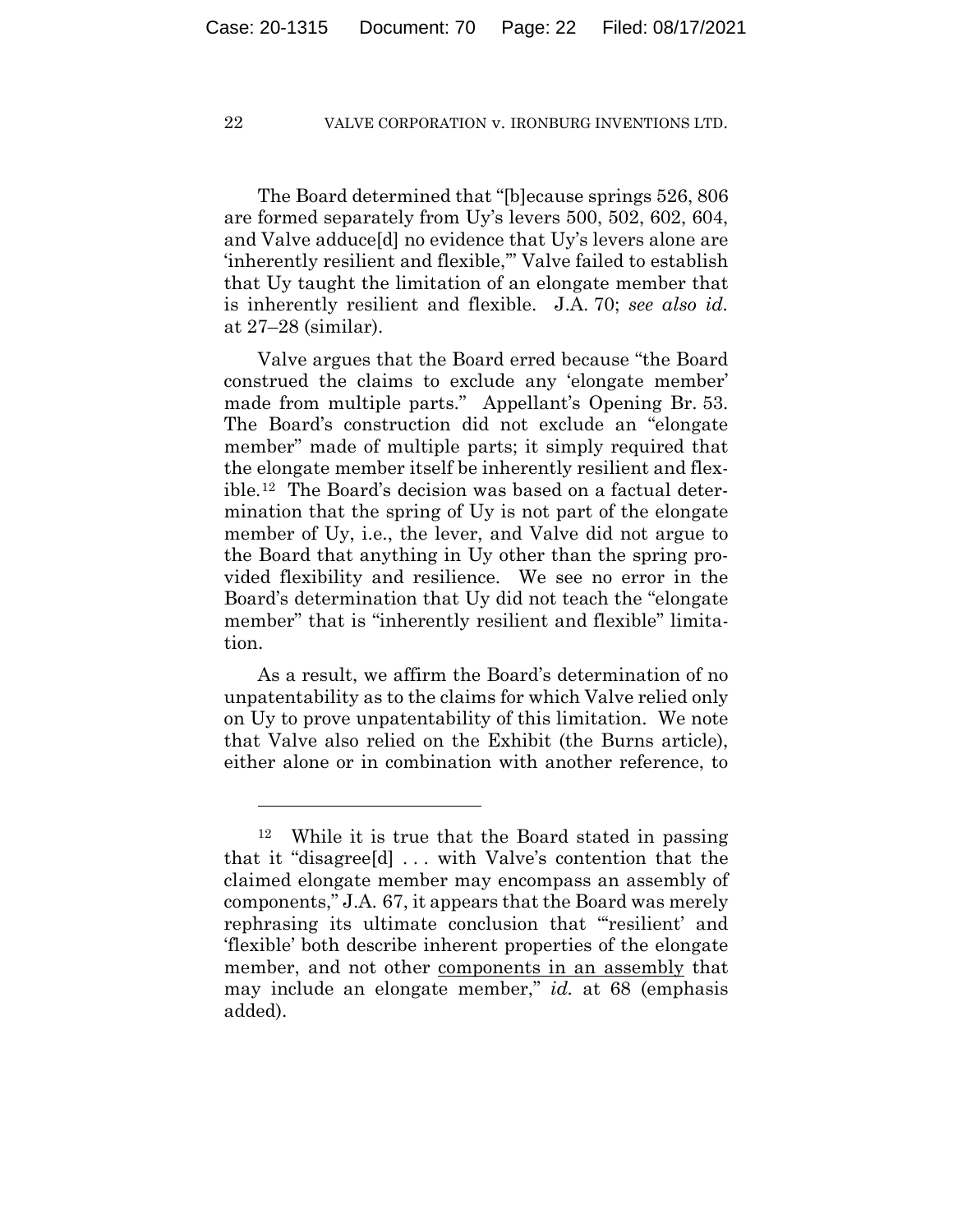meet this limitation for claim 29 of the '688 patent and claims 1, 2, 9–15, and  $21-24$  of the '229 patent. As to those claims, we have remanded for the Board to consider Valve's grounds that relied on the Exhibit. As to claims 3–8 and 18–20 of the '229 patent, for which Valve relied only on Uy to teach an "elongate member" that is "inherently resilient and flexible," we affirm the Board's determination that Valve failed to prove that they were unpatentable.<sup>13</sup>

## III

Valve argues that it is entitled to have the final written decisions of the Board remanded for review by the Acting Director of the Patent and Trademark Office under *United States v. Arthrex, Inc.*, 141 S.Ct. 1970, 1987–88 (2021). The Director opposes.

The Supreme Court's decision in *Arthex* did not disturb our holding in *Ciena Corp. v. Oyster Optics, LLC*, 958 F.3d 1157 (Fed. Cir. 2020), in which we held that a petitioner had forfeited its Appointments Clause challenge because "unlike the patent owner in *Arthrex*, [the petitioner] requested that the Board adjudicate its petition [and] thus, affirmatively sought a ruling from the Board members, regardless of how they were appointed." *Id.* at 1159. Here, too, Valve "has forfeited its Appointments Clause challenge." *Id.*

## IV

Ironburg cross-appeals the Board's determination that Uy anticipates claims 1, 2, 9, 10, 20, 22, 27, 28, and 30 of

<sup>13</sup> We note that Valve conceded at oral argument that its argument that claims 3–8 and 19 of the '229 patent were unpatentable as obvious over the combination of Uy and Tosaki need not be reached if the Board's determination that Uy did not teach an elongate member that is inherently resilient and flexible is affirmed.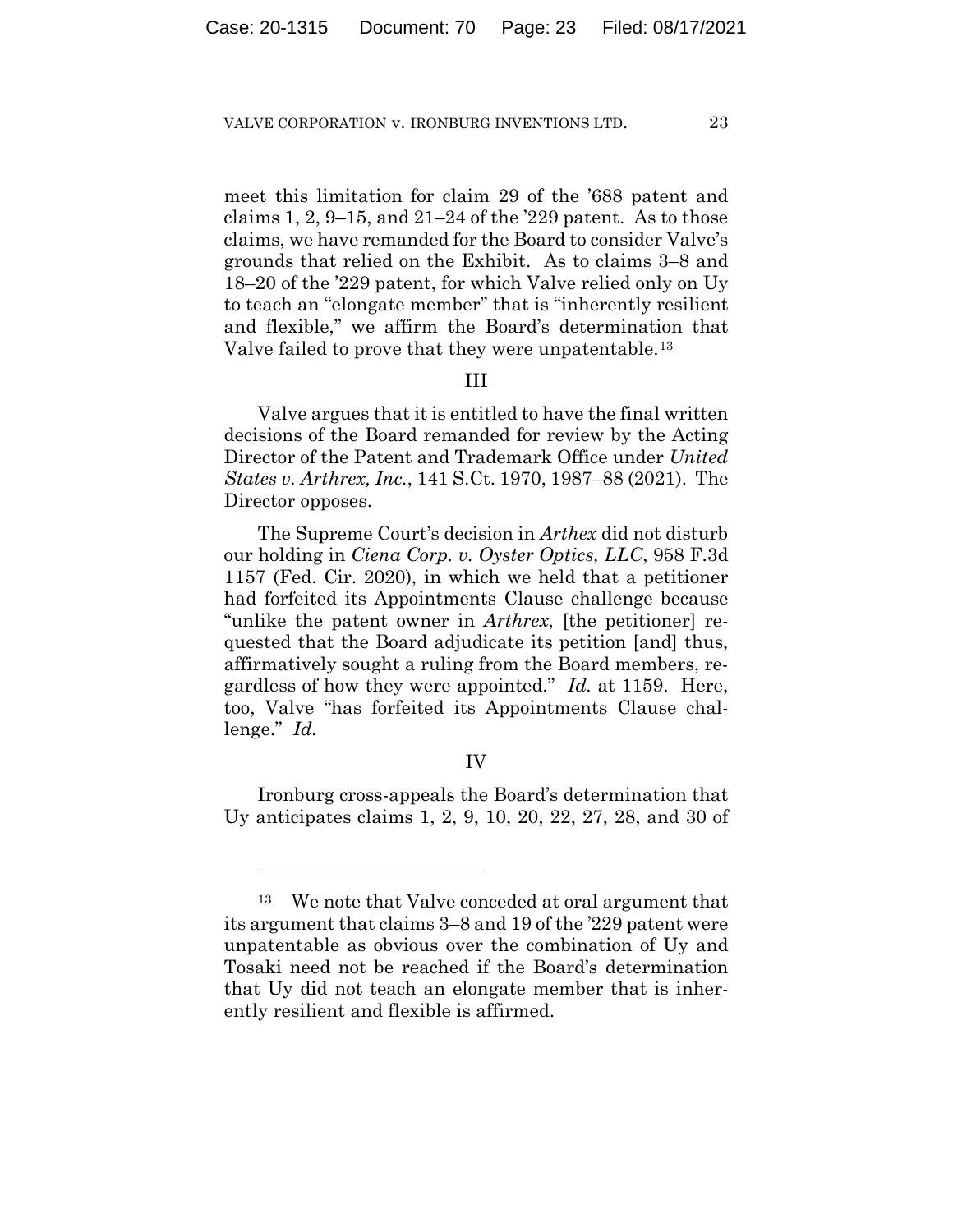the '688 patent. Ironburg argues that Uy does not teach two limitations pertaining to the "elongate member" required for these claims: (1) "a first surface disposed proximate an outer surface of the case," and (2) "a second surface opposing the first surface." '688 patent, col. 9 ll. 43–45; *see also id.* col. 12 ll. 20–25 (using similar language for two limitations of claim 30).

A

For the first limitation, "a first surface disposed proximate an outer surface of the case," the parties disagree on the correct construction of "disposed proximate." Ironburg argues "disposed proximate" means that "the first surface of the elongate member is 'positioned to face' the outer surface of the case." Cross-Appellant's Principal and Resp. Br. 47. Valve argues that "disposed proximate" should be construed to mean "'close' to the 'outer surface' without having to 'face' the 'outer surface.'" J.A. 9; *see* Appellant's Reply and Resp. Br. 51–52.

The Board did "not resolve the parties' dispute about the precise meaning of 'disposed proximate'" because it determined that Uy taught the limitation "even if [the Board] were to adopt Ironburg's narrower interpretation." J.A. 9. We need not reach this issue because we conclude that Valve's claim construction is correct, and there is no contention that the claims are patentable under that construction.

"Given that the Board did not rely on extrinsic evidence here as to claim construction, we can determine the correct construction" of the disputed limitation. *Homeland Housewares, LLC v. Whirlpool Corp.*, 865 F.3d 1372, 1375 (Fed. Cir. 2017). Here, the claim limitation "shall be given its broadest reasonable construction in light of the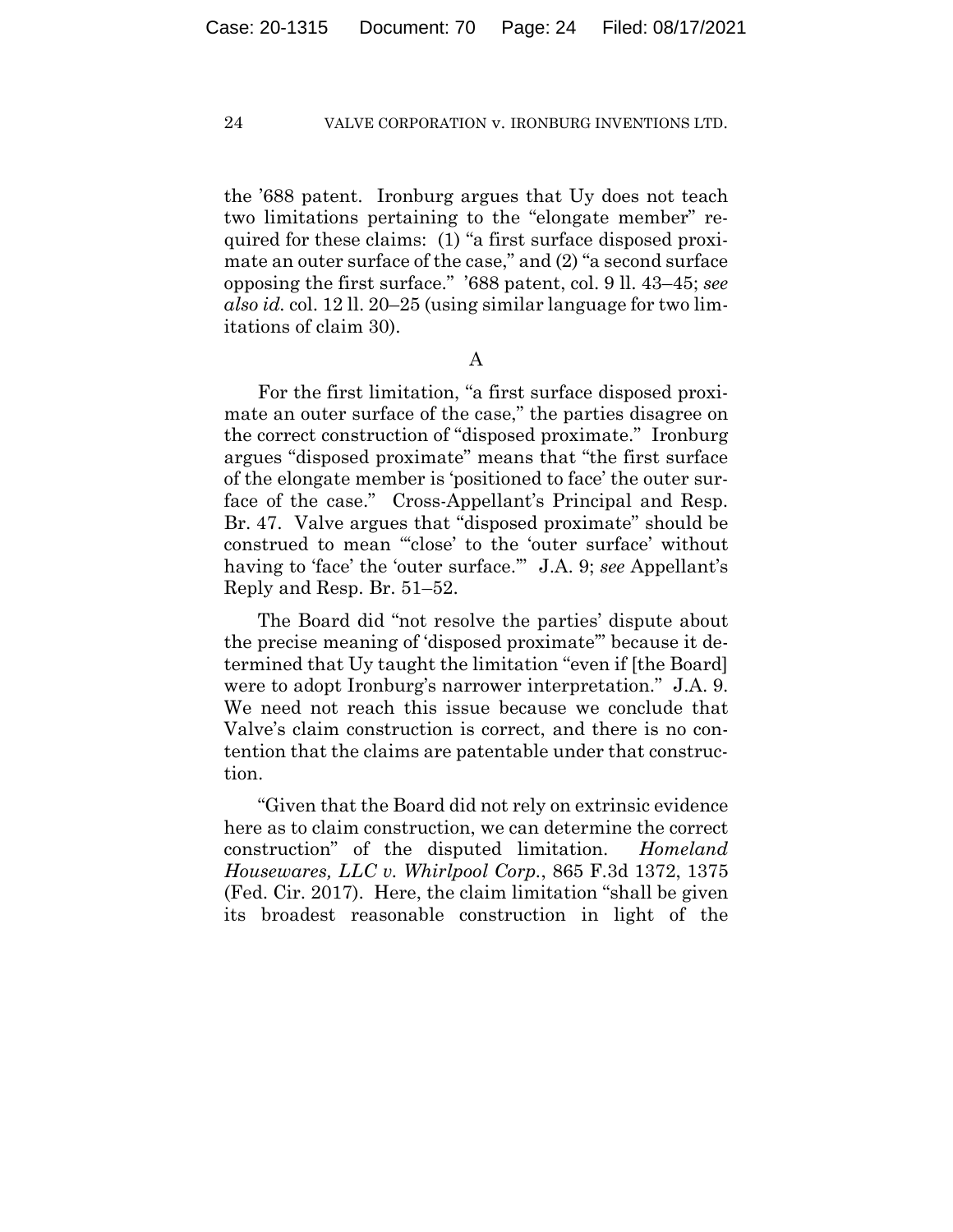specification of the patent in which it appears." 37 C.F.R.  $§$  42.100(b) (2018).<sup>14</sup>

The broadest reasonable interpretation of "a first surface disposed proximate an outer surface of the case" does not require, as Ironburg contends, the first surface face the outer surface of the case. The ordinary meaning of "disposed" is to be "[a]rranged, appointed, prepared, suitably placed, or situated." Disposed, Oxford English Dictionary, https://www.oed.com/view/Entry/55114 (last visited July 26, 2021). The ordinary meaning of "proximate" in the context of physical positioning is to be "[c]losely neighbouring, immediately adjacent, next, nearest." Proximate, Oxford English Dictionary, https://www.oed.com/view/Entry/153562 (last visited July 26, 2021). Under the ordinary meaning of these terms, a "first surface disposed proximate an outer surface of the case" requires that the first surface of the additional control and the outer surface of the case be arranged close or near to each other, but does not require them to be facing each other.

The specification of the '688 patent is consistent with the ordinary meanings of "disposed" and "proximate." For example, the specification provides that, optionally, "each first elongate member is disposed in closer proximity to a handle than a respective adjacent second elongate

<sup>14</sup> The Patent and Trademark Office has changed the claim construction standard for IPR petitions filed on or after November 13, 2018, to be the "same claim construction standard that is used to construe the claim in a civil action in federal district court." Changes to the Claim Construction Standard for Interpreting Claims in Trial Proceedings Before the Patent Trial and Appeal Board, 83 Fed. Reg. 51,340, 51,340 (Oct. 11, 2018) (codified at 37 C.F.R. § 42.100(b) (2020)). Because Valve filed its IPR petitions before November 13, 2018, the broadest reasonable interpretation standard applies.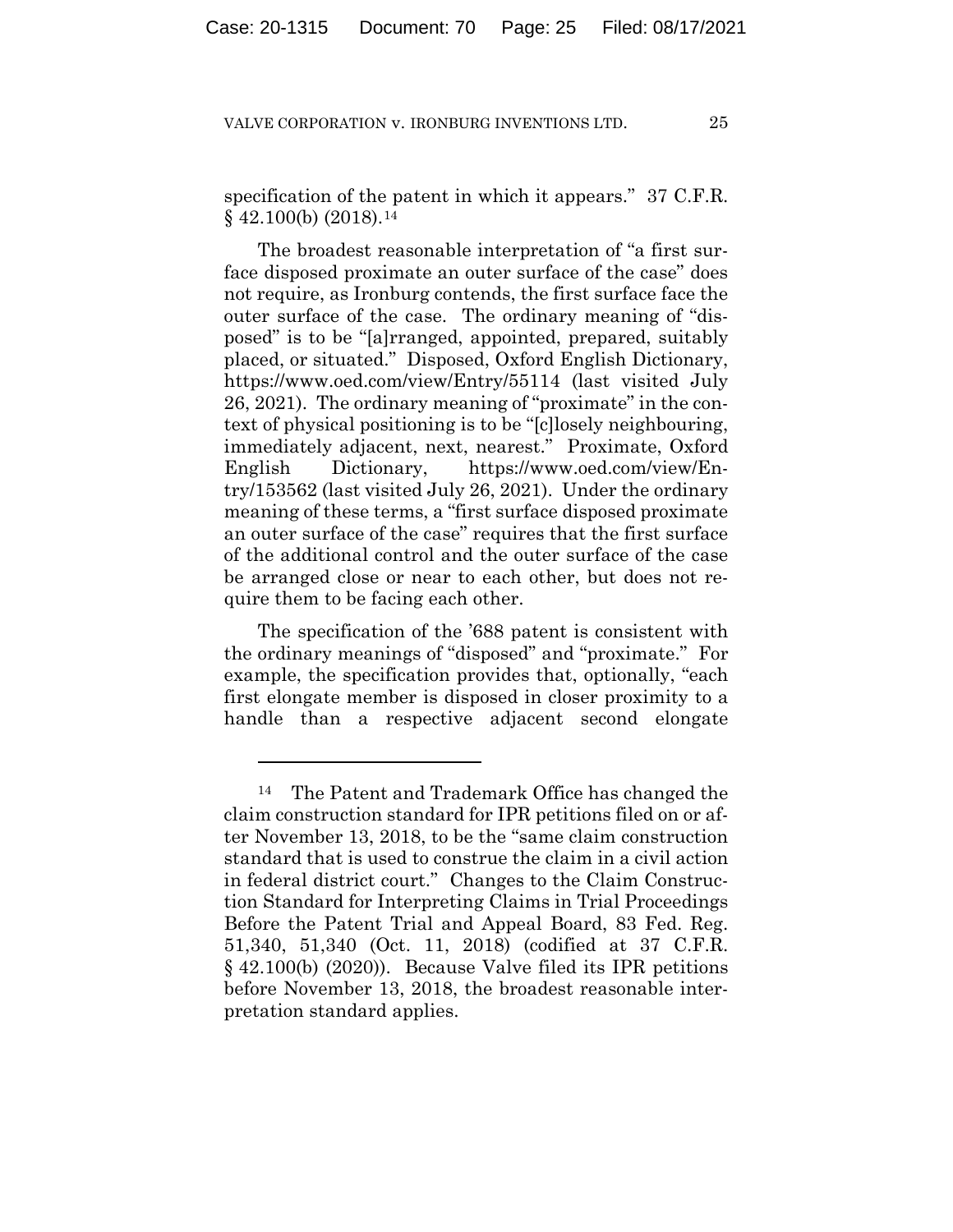member." '688 patent, col. 2 ll. 58–60. Similarly, the specification provides that, optionally, the "first elongate member comprises a first side edge and a second side edge opposing the first side edge, the first side edge being disposed in closer proximity to a respective adjacent second elongate member than the second side edge." *Id.* col. 2 ll. 61–65. In each of these portions, the specification's use of "disposed" and "proximity" does not require one surface to be facing the other in order to be proximate—or in close proximity—to another.15

Ironburg does not dispute that Uy teaches the limitation under Valve's proposed construction. We affirm the Board's determination that Uy teaches the "first surface disposed proximate an outer surface of the case" limitation.

B

In the alternative, Ironburg argues that Uy fails to teach an elongate member with "a second surface opposing the first surface." Ironburg argues that the correct construction of the limitation is a "long thin member with substantially flat opposing surfaces." Cross-Appellant's Principal and Resp. Br. 57. Under the Board's construction, the limitation's "a second surface opposing the first surface" language "refers to two surfaces that face in generally opposite directions" and does not require the surfaces to be substantially flat. J.A. 16–17.

<sup>15</sup> Ironburg relies on testimony from its expert, Dr. Glen Stevick, that a person of ordinary skill in the art "would understand the term 'disposed proximate' in the context of the '688 Patent to mean the first surface is 'positioned to face' the outer surface of the case," J.A. 3253. "[W]here the patent documents are unambiguous, expert testimony regarding the meaning of a claim is entitled to no weight," and that is the case here. *Vitronics Corp. v. Conceptronic, Inc.*, 90 F.3d 1576, 1584 (Fed. Cir. 1996).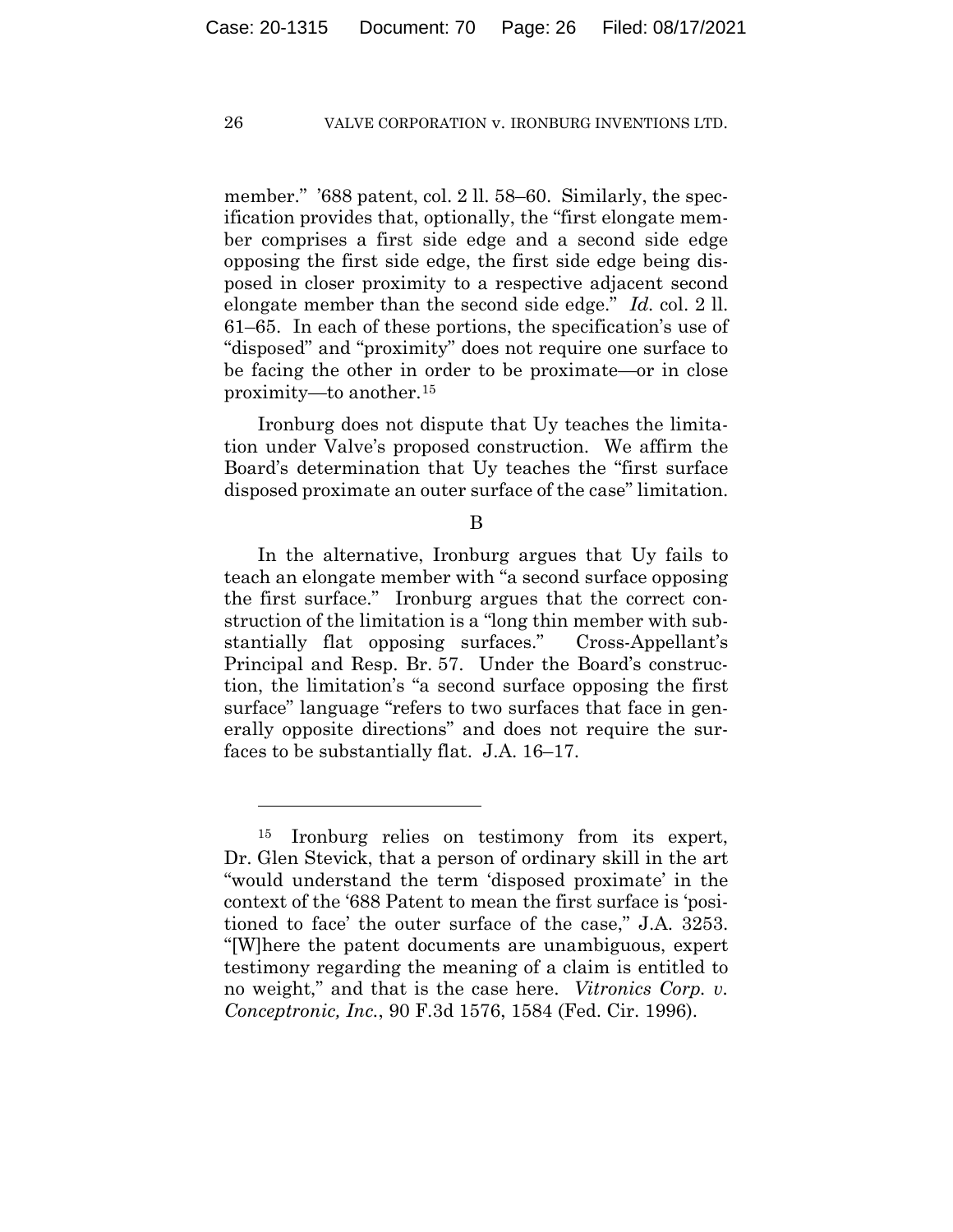We agree with the Board's construction that the "opposing" limitation is met by two surfaces that face each other or are opposite each other. As Ironburg concedes, "[t]he ordinary meaning of 'opposing' is 'facing, fronting, or opposite; (of two or more things) facing or opposite each other.'" Cross-Appellant's Principal and Resp. Br. 54 (quoting J.A. 3277). Construing the limitation to mean that the "opposing" first and second surfaces also be substantially flat would have no basis in the plain language of the claim, which only requires the first and second surfaced be "opposing." Nor is there any indication from the specification that "opposing" means "substantially flat." To the contrary, the specification uses the plain meaning of opposing, such as when it describes a "finger pad" as "the region opposing the finger nail," '688 patent, col. 8 ll. 4–6, even though a finger pad and a finger nail are not "substantially flat." J.A. 16.

Nonetheless, Ironburg argues that the first and second surfaces must be substantially flat because embodiments in the specification, Figure 9C and Figure 9B, show that "each surface of the elongated member is itself elongated and substantially flat." Cross-Appellant's Principal and Resp. Br. 54. Ironburg's proposed construction "improperly imports a limitation into the claim from a preferred embodiment." *Trebro Mfg., Inc. v. Firefly Equip.*, LLC, 748 F.3d 1159, 1166 (Fed. Cir. 2014).

Ironburg also argues that Uy does not teach the limitation even under the Board's construction. The Board determined that Uy's Figure 8H shows a second surface opposing a first surface (the uppermost of the "alternative first surfaces" proposed by Valve), which meets the limitation. J.A. 24. We see no error in the Board's determination. We thus affirm the Board's determination that claims 1, 2, 9, 10, 20, 22, 27, 28, and 30 of the '688 patent are unpatentable as anticipated by Uy.